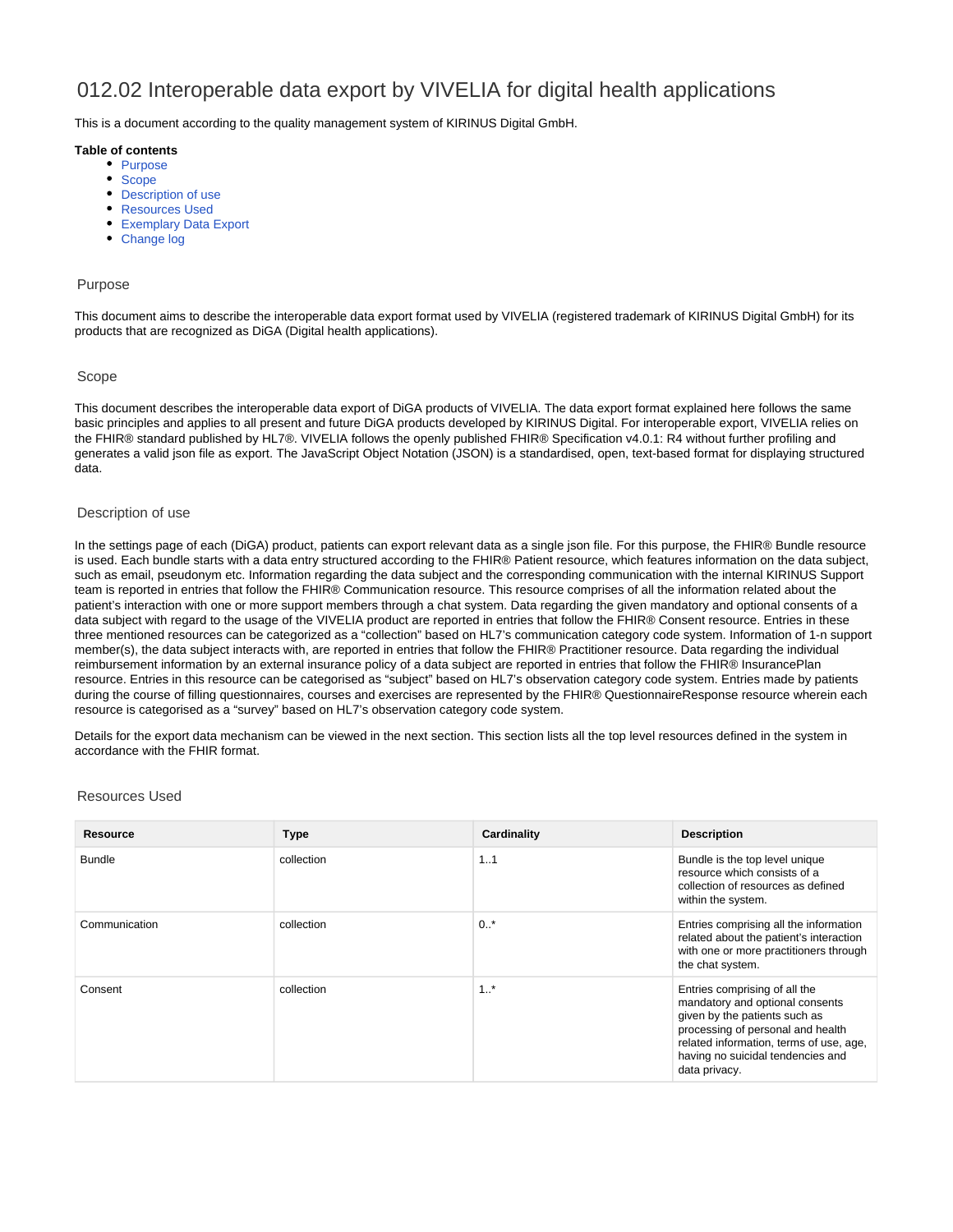| <b>InsurancePlan</b>  | subject | 1.1               | Entry representing the reimbursement<br>information by an external insurance<br>policy. This contains information<br>related to the activation code, mode of<br>reimbursement, duration for which the<br>code is active and other relevant<br>license information tied to an<br>insurance plan. |
|-----------------------|---------|-------------------|-------------------------------------------------------------------------------------------------------------------------------------------------------------------------------------------------------------------------------------------------------------------------------------------------|
| Patient               | subject | 1.1               | Base resource containing patient's<br>personal information such as email,<br>pseudonym, date of birth and gender.                                                                                                                                                                               |
| Practitioner          | subject | 1.7               | Base resource containing practitioner<br>information such as email, date of<br>birth, phone number and work<br>address.                                                                                                                                                                         |
| QuestionnaireResponse | survey  | $1.$ <sup>*</sup> | Entries comprising of outcomes from<br>the patient's interaction with the<br>system in the form of exercises,<br>questionnaires and mood entries.                                                                                                                                               |

### <span id="page-1-0"></span>Exemplary Data Export

```
[
   {
     "resourceType": "Bundle",
     "identifier": {
       "value": "DIGA",
       "use": "official",
      "period": { "start": "2021-10-01T12:53:12.538Z" }
     },
     "type": "collection",
     "timestamp": "2021-10-01T12:53:12.538Z",
     "entry": [
       {
         "fullUrl": "johndoe@email.com",
         "resource": {
           "resourceType": "Patient",
           "id": "johndoe@email.com",
           "identifier": [
\{ "value": "johndoe@email.com",
               "use": "official",
               "period": { "start": "2021-08-19T10:36:32.198Z" }
 }
          \lbrack,
           "language": "de",
           "active": true,
           "name": [{ "text": " ", "use": "official", "family": "" }],
           "gender": "unknown",
           "birthDate": "1990-01-01T00:00:00.000Z",
           "telecom": [
             {
               "system": "email",
               "value": "johndoe@email.com",
```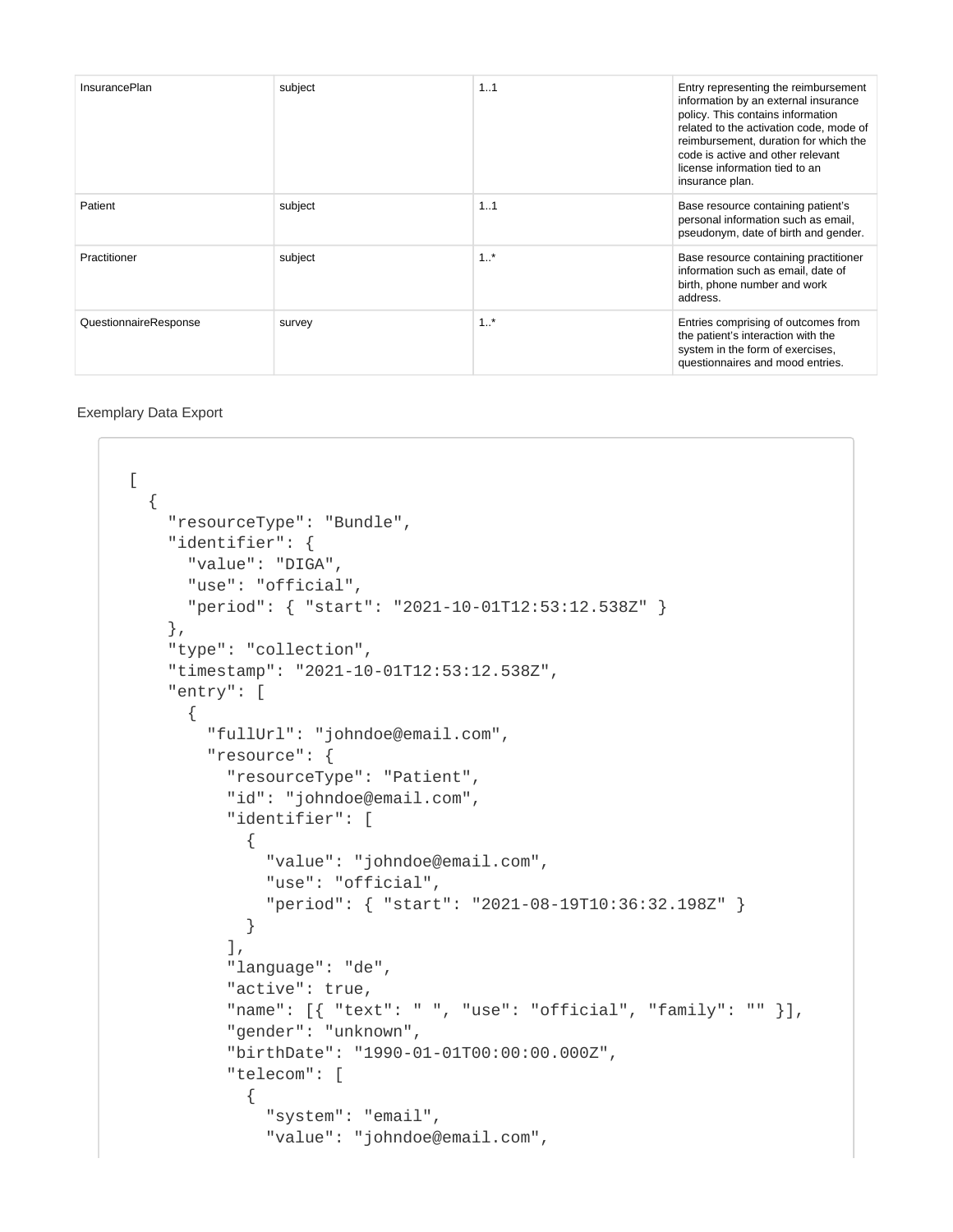```
 "use": "work"
 }
         \cdot "managingOrganization": {
            "reference": "Organization",
            "display": "Kirinus Digital"
          }
        }
       },
\{ "resource": {
          "resourceType": "Communication",
          "status": "completed",
          "priority": "routine",
          "sender": { "reference": "coach/coach@fixture.kirinus.
digital" },
          "recipient": [
            { "reference": "coach/coach.sunshine@fixture.kirinus.
digital" },
            { "reference": "user/johndoe@email.com" }
          ],
          "sent": "2021-10-01T12:32:01.846Z",
          "received": "2021-10-01T12:40:48.000Z",
          "payload": [
\{ "contentString": "Hallo johndoe@email.com, für Sie wurden 
2 Übungen freigeschaltet:\n - Vertiefung Psychotherapie\n - Vertiefung 
Antidepressiva"
 }
          ],
          "medium": [
\{ "coding": [
\{ "system": "https://terminology.hl7.org/CodeSystem/v3-
ParticipationMode",
                  "code": "WRITTEN",
                  "display": "written"
 }
              ],
              "text": "written"
 }
 ]
        }
      },
\{ "resource": {
          "resourceType": "Communication",
          "status": "completed",
          "priority": "routine",
```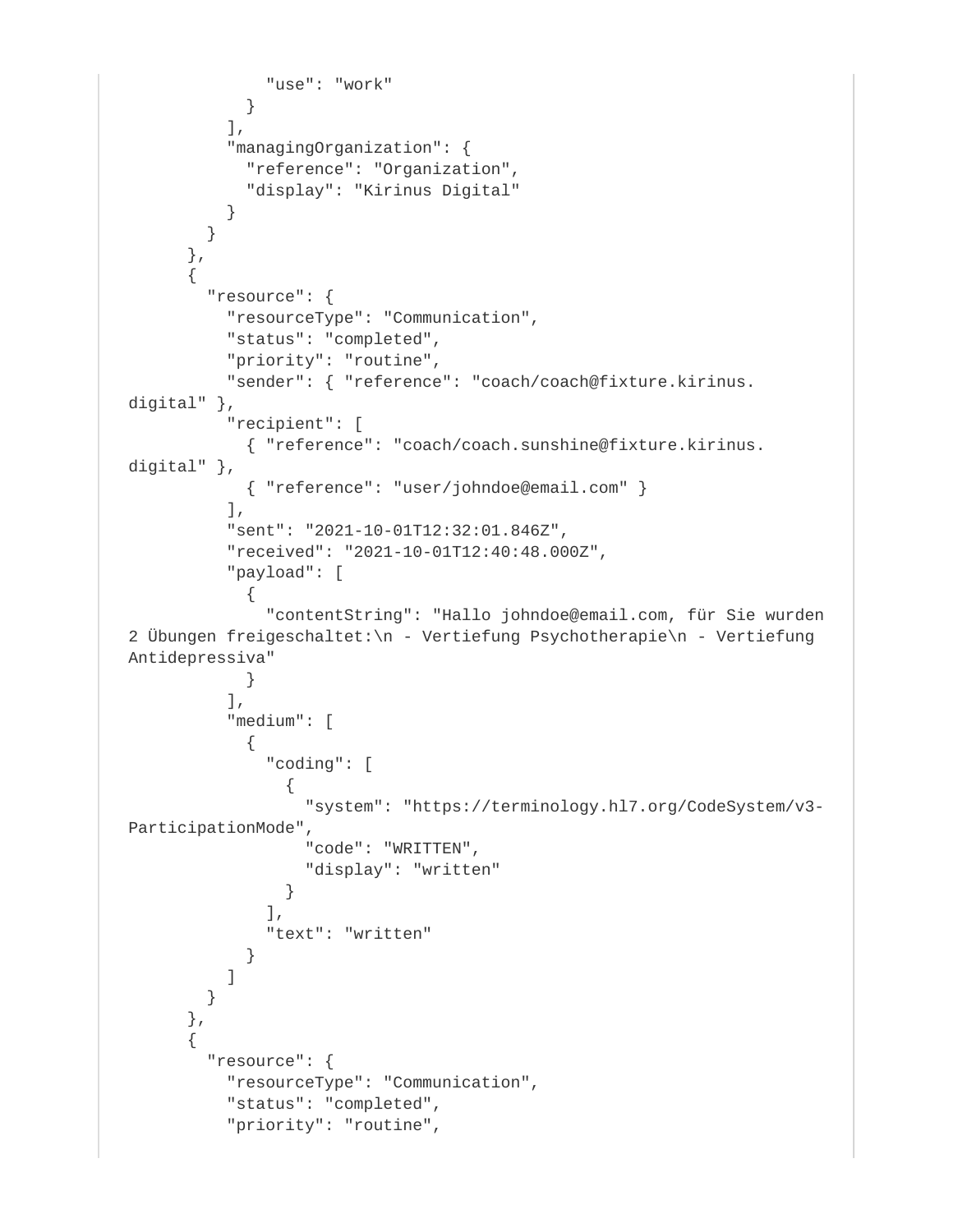```
 "sender": { "reference": "coach/coach@fixture.kirinus.
digital" },
           "recipient": [
            { "reference": "coach/coach.sunshine@fixture.kirinus.
digital" },
            { "reference": "user/johndoe@email.com" }
          \cdot "sent": "2021-10-01T12:31:05.436Z",
           "received": "2021-10-01T12:40:48.000Z",
           "payload": [
\{ "contentString": "Hallo johndoe@email.com, für Sie wurden 
5 Übungen freigeschaltet:\n - Negative Denkmuster\n - Erlernte 
Hilflosigkeit\n - Zu wenig positive Erlebnisse\n - Ungleichgewicht der 
Botenstoffe im Gehirn\n - Unterschiedliche Stresstoleranz"
 }
          \frac{1}{2},
           "medium": [
\{ "coding": [
\{ "system": "https://terminology.hl7.org/CodeSystem/v3-
ParticipationMode",
                   "code": "WRITTEN",
                  "display": "written"
 }
              \Gamma,
               "text": "written"
 }
 ]
        }
       },
\{ "resource": {
           "resourceType": "Communication",
           "status": "completed",
           "priority": "routine",
           "sender": { "reference": "coach/coach@fixture.kirinus.
digital" },
           "recipient": [
            { "reference": "coach/coach.sunshine@fixture.kirinus.
digital" },
             { "reference": "user/johndoe@email.com" }
          \left| \right|,
           "sent": "2021-10-01T12:26:06.884Z",
           "received": "2021-10-01T12:40:48.000Z",
           "payload": [
\{ "contentString": "Hallo johndoe@email.com, für Sie wurden 
14 Module freigeschaltet:\n - Mehr über Depression erfahren\n -
```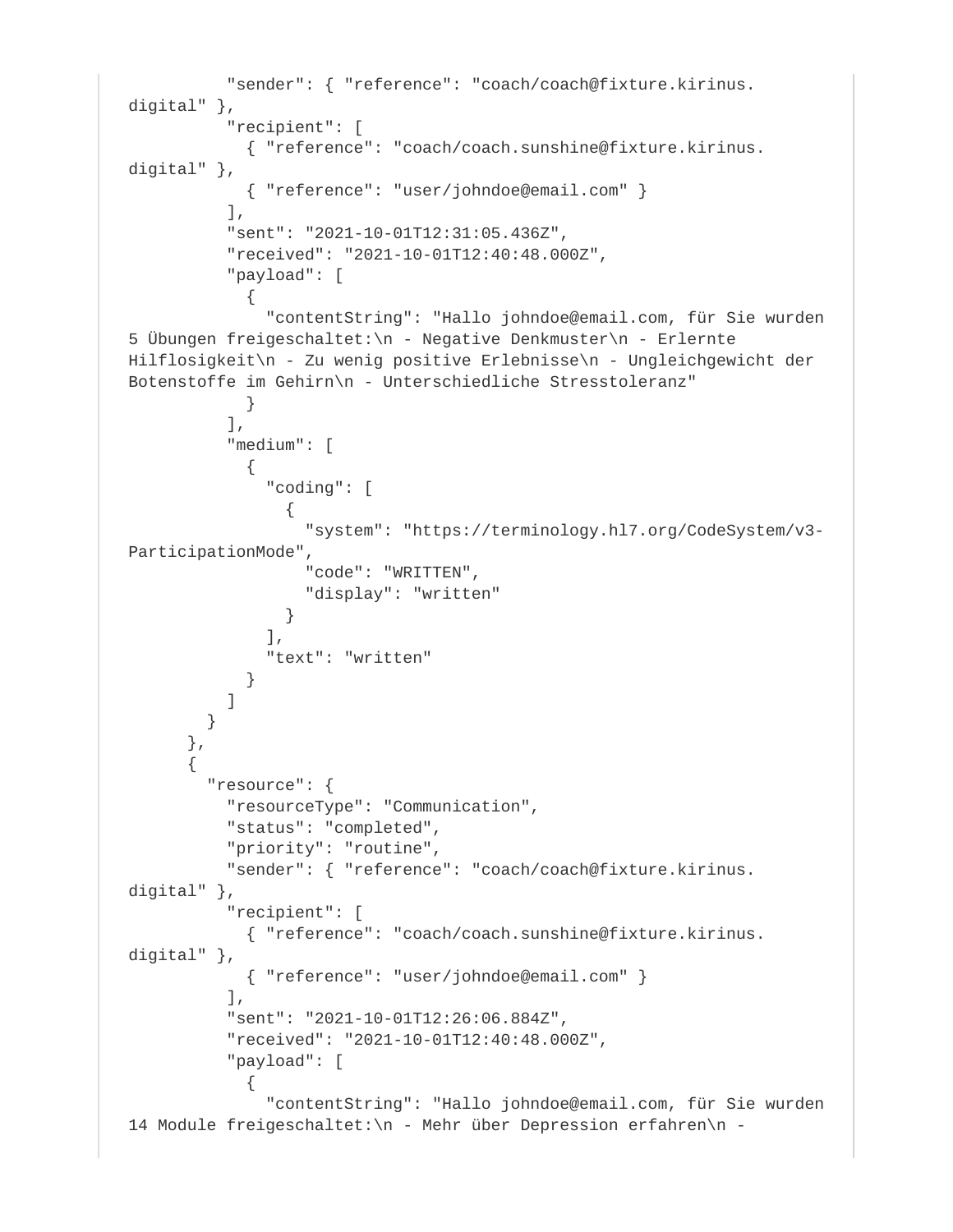```
Störungsmodell Depression\n - Verhalten und Konsequenzen verstehen\n - 
Aufbau von Aktivitäten\n - Emotionen verstehen\n - Gedanken verstehen 
und verändern\n - Probleme aktiv angehen\n - Umgang mit Stress\n - 
Entspannung\n - Achtsamkeit\n - Schlaf\n - Soziale Kompetenz\n - 
Kommunikation\n - Rückfallprophylaxe"
 }
           ],
           "medium": [
\{ "coding": [
\{ "system": "https://terminology.hl7.org/CodeSystem/v3-
ParticipationMode",
                  "code": "WRITTEN",
                  "display": "written"
 }
             \cdot "text": "written"
 }
 ]
        }
      },
\{ "resource": {
          "resourceType": "Communication",
           "status": "completed",
          "priority": "routine",
           "sender": { "reference": "coach/coach@fixture.kirinus.
digital" },
          "recipient": [
            { "reference": "coach/coach.sunshine@fixture.kirinus.
digital" },
            { "reference": "user/johndoe@email.com" }
         \,],
          "sent": "2021-10-01T12:26:06.817Z",
           "received": "2021-10-01T12:40:13.000Z",
          "payload": [
\{ "contentString": "Hallo johndoe@email.com, für Sie wurden 
22 Übungen freigeschaltet:\n- Fantasiereise ans Meer\n- Fantasiereise
in die Berge\n - Fantasiereise auf die Blumenwiese\n - Reise an meinen 
Wohlfühlort\n - Die Drei-Stufen-Atmung\n - Die Quadrat-Atmung\n - 
Länger ausatmen\n - Positivität tanken\n - Achtsames Atmen\n - 
Achtsames Gehen\n - Body Scan\n - Defusionsübung\n - 
Achtsamkeitsübungen im Alltag\n - Innere:r Beobachter:in\n - 
Gegenstände erkunden\n - Hochhausübung\n - Achtsame Distanzierung\n - 
Grübeln erkennen und hinterfragen\n - Gedankenstopp\n - Grübelstuhl und 
Grübelzeit\n - Achtsamer Spaziergang\n - Steigerung der körperlichen 
Aktivität"
 }
```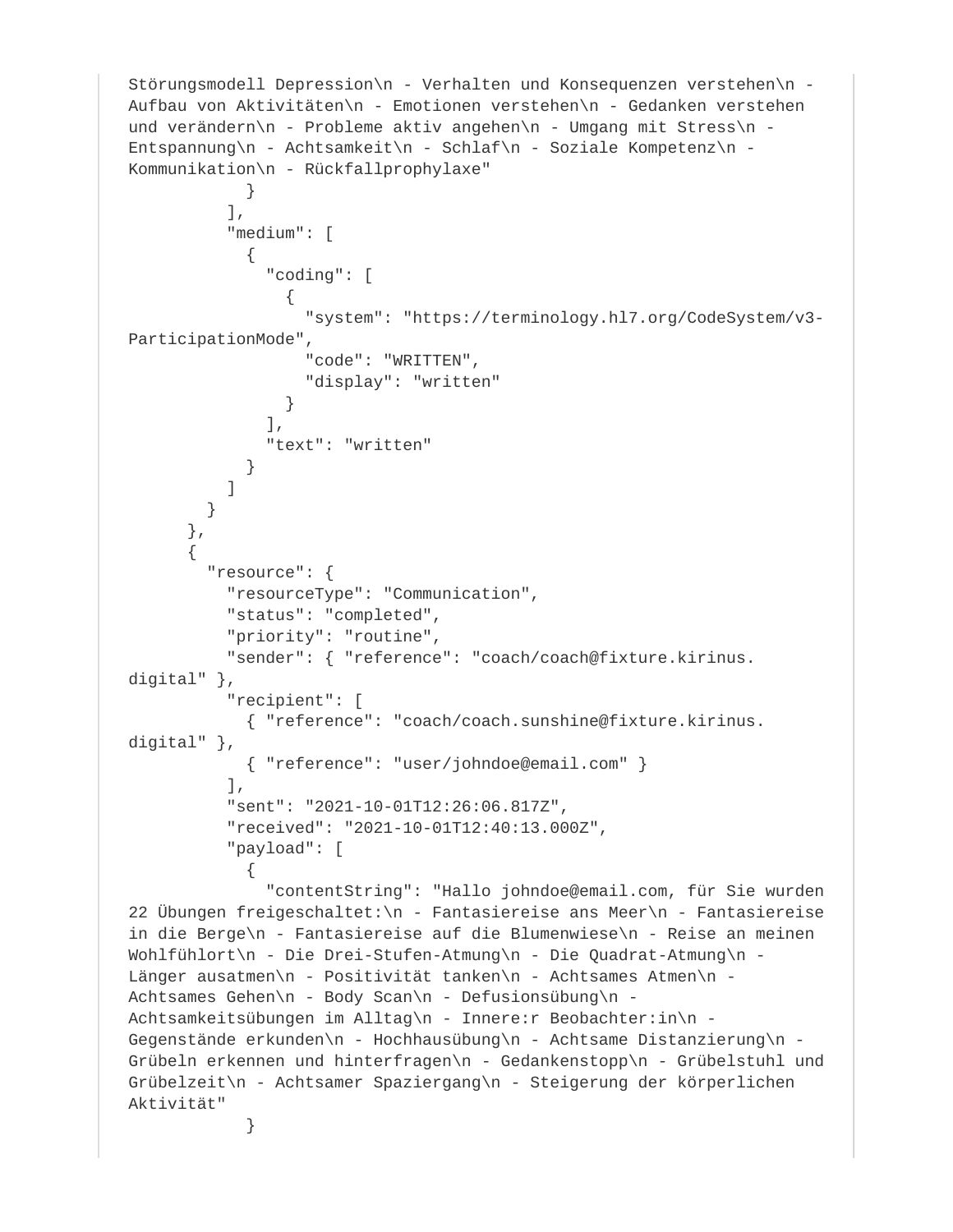```
 ],
          "medium": [
\{ "coding": [
{
                  "system": "https://terminology.hl7.org/CodeSystem/v3-
ParticipationMode",
                  "code": "WRITTEN",
                  "display": "written"
 }
              ],
              "text": "written"
 }
          ]
        }
      },
\{ "resource": {
          "resourceType": "Communication",
          "status": "completed",
          "priority": "routine",
          "sender": { "reference": "coach/coach@fixture.kirinus.
digital" },
          "recipient": [
            { "reference": "coach/coach.sunshine@fixture.kirinus.
digital" },
            { "reference": "user/johndoe@email.com" }
         \left| \right|,
          "sent": "2021-09-30T15:30:04.272Z",
          "received": "2021-10-01T12:40:13.000Z",
          "payload": [
\{ "contentString": "Hallo johndoe@email.com, für Sie wurde 
ein neuer Symptomcheck freigeschaltet. Bitte denken Sie daran, diesen 
innerhalb der nächsten 14 Tage durchzuführen."
 }
         \frac{1}{2},
          "medium": [
\{ "coding": [
\{ "system": "https://terminology.hl7.org/CodeSystem/v3-
ParticipationMode",
                  "code": "WRITTEN",
                  "display": "written"
 }
              ],
              "text": "written"
 }
 ]
```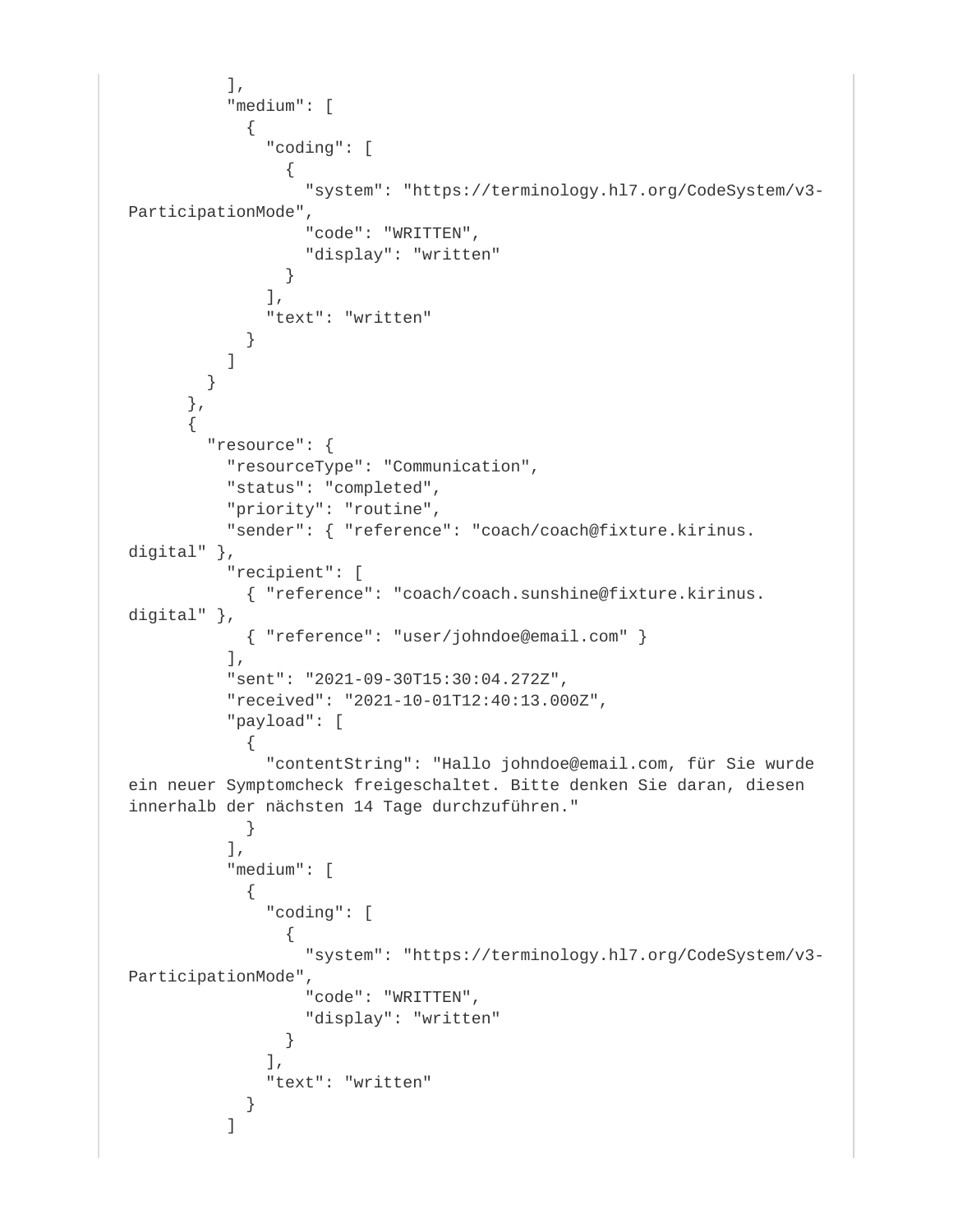```
 }
       },
\{ "resource": {
           "resourceType": "Communication",
           "status": "completed",
           "priority": "routine",
           "sender": { "reference": "coach/coach@fixture.kirinus.
digital" },
           "recipient": [
            { "reference": "coach/coach.sunshine@fixture.kirinus.
digital" },
             { "reference": "user/johndoe@email.com" }
          \,],
           "sent": "2021-09-30T07:00:05.565Z",
           "received": "2021-10-01T12:40:13.000Z",
           "payload": [
\{ "contentString": "Hallo johndoe@email.com, für Sie wurde 
ein neuer Symptomcheck freigeschaltet. Bitte denken Sie daran, diesen 
innerhalb der nächsten 14 Tage durchzuführen."
 }
          \lbrack,
           "medium": [
\{ "coding": [
\{ "system": "https://terminology.hl7.org/CodeSystem/v3-
ParticipationMode",
                  "code": "WRITTEN",
                  "display": "written"
 }
               ],
               "text": "written"
 }
 ]
        }
       },
\{ "resource": {
           "resourceType": "Communication",
           "status": "completed",
           "priority": "routine",
           "sender": { "reference": "coach/coach@fixture.kirinus.
digital" },
           "recipient": [
            { "reference": "coach/coach.sunshine@fixture.kirinus.
digital" },
            { "reference": "user/johndoe@email.com" }
          \,],
```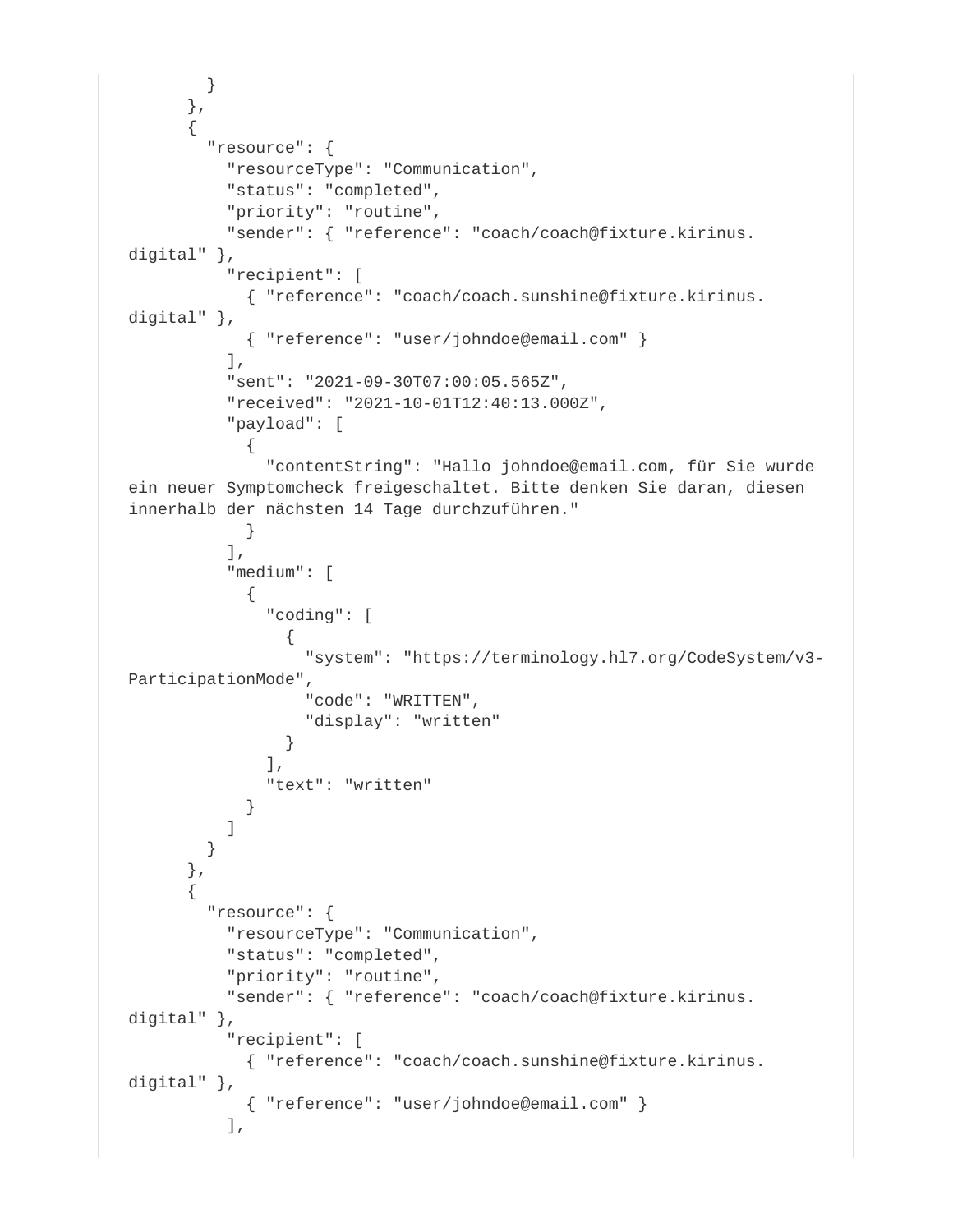```
 "sent": "2021-09-29T15:31:04.519Z",
          "received": "2021-10-01T12:40:13.000Z",
          "payload": [
\{ "contentString": "Hallo johndoe@email.com, für Sie wurde 
ein neuer Symptomcheck freigeschaltet. Bitte denken Sie daran, diesen 
innerhalb der nächsten 14 Tage durchzuführen."
 }
          ],
          "medium": [
\{ "coding": [
\{ "system": "https://terminology.hl7.org/CodeSystem/v3-
ParticipationMode",
                  "code": "WRITTEN",
                  "display": "written"
 }
             \,],
              "text": "written"
 }
 ]
        }
      },
\{ "resource": {
          "resourceType": "Communication",
          "status": "completed",
          "priority": "routine",
          "sender": { "reference": "coach/coach@fixture.kirinus.
digital" },
          "recipient": [
            { "reference": "coach/coach.sunshine@fixture.kirinus.
digital" },
            { "reference": "user/johndoe@email.com" }
          ],
          "sent": "2021-09-29T07:00:06.256Z",
          "received": "2021-10-01T12:40:13.000Z",
          "payload": [
\{ "contentString": "Hallo johndoe@email.com, für Sie wurde 
ein neuer Symptomcheck freigeschaltet. Bitte denken Sie daran, diesen 
innerhalb der nächsten 14 Tage durchzuführen."
 }
          ],
          "medium": [
\{ "coding": [
\{ "system": "https://terminology.hl7.org/CodeSystem/v3-
```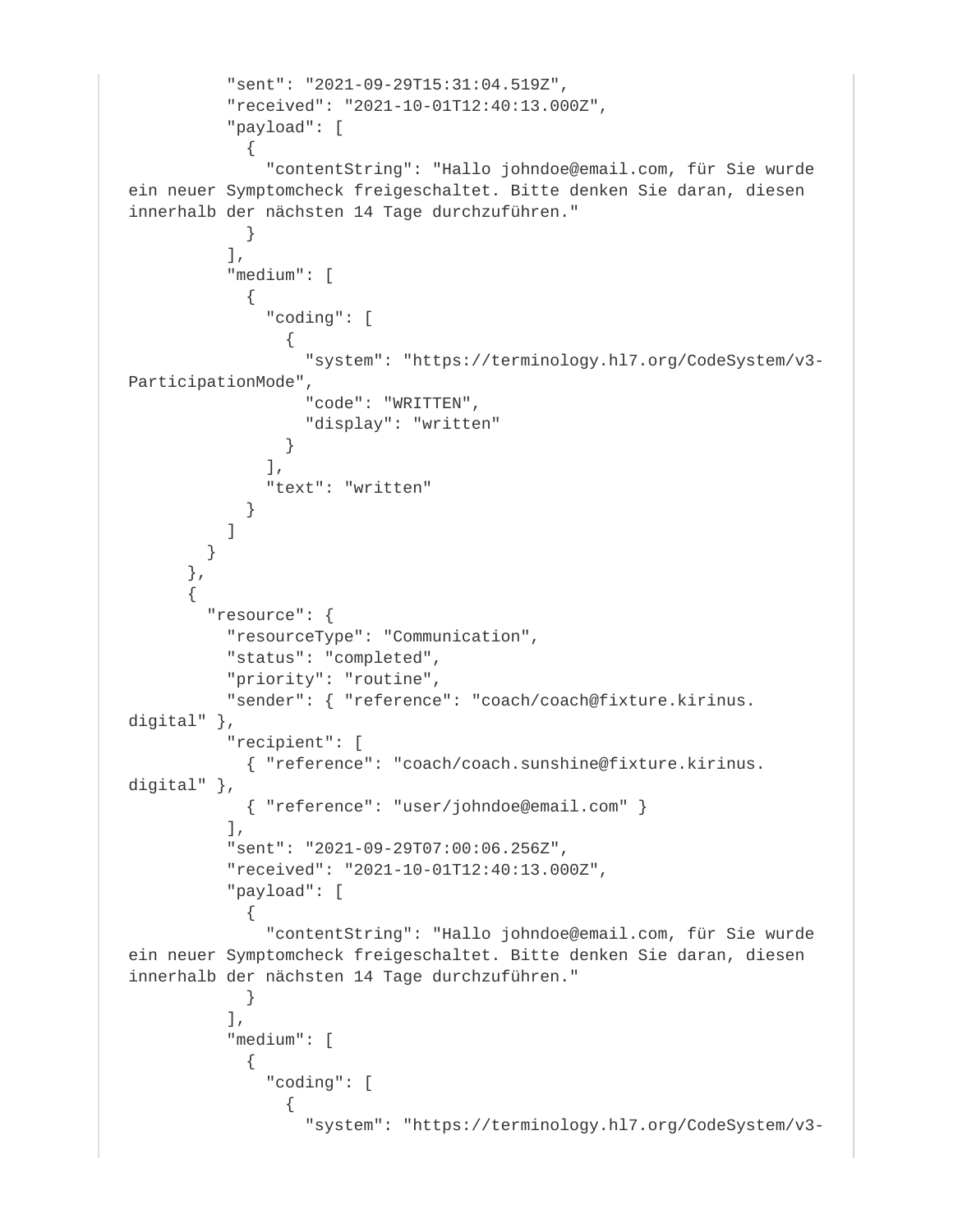```
ParticipationMode",
                  "code": "WRITTEN",
                  "display": "written"
 }
              ],
              "text": "written"
 }
          ]
        }
      },
\{ "resource": {
          "resourceType": "Communication",
          "status": "completed",
          "priority": "routine",
          "sender": { "reference": "coach/coach@fixture.kirinus.
digital" },
          "recipient": [
            { "reference": "coach/coach.sunshine@fixture.kirinus.
digital" },
            { "reference": "user/johndoe@email.com" }
         \cdot "sent": "2021-09-16T15:31:01.282Z",
          "received": "2021-10-01T12:40:13.000Z",
          "payload": [
\{ "contentString": "Hallo johndoe@email.com, für Sie wurde 
ein neuer Symptomcheck freigeschaltet. Bitte denken Sie daran, diesen 
innerhalb der nächsten 14 Tage durchzuführen."
 }
         \cdot "medium": [
\{ "coding": [
{
                  "system": "https://terminology.hl7.org/CodeSystem/v3-
ParticipationMode",
                  "code": "WRITTEN",
                  "display": "written"
 }
             \Gamma,
              "text": "written"
 }
 ]
        }
      },
\{ "resource": {
          "resourceType": "Communication",
          "status": "completed",
```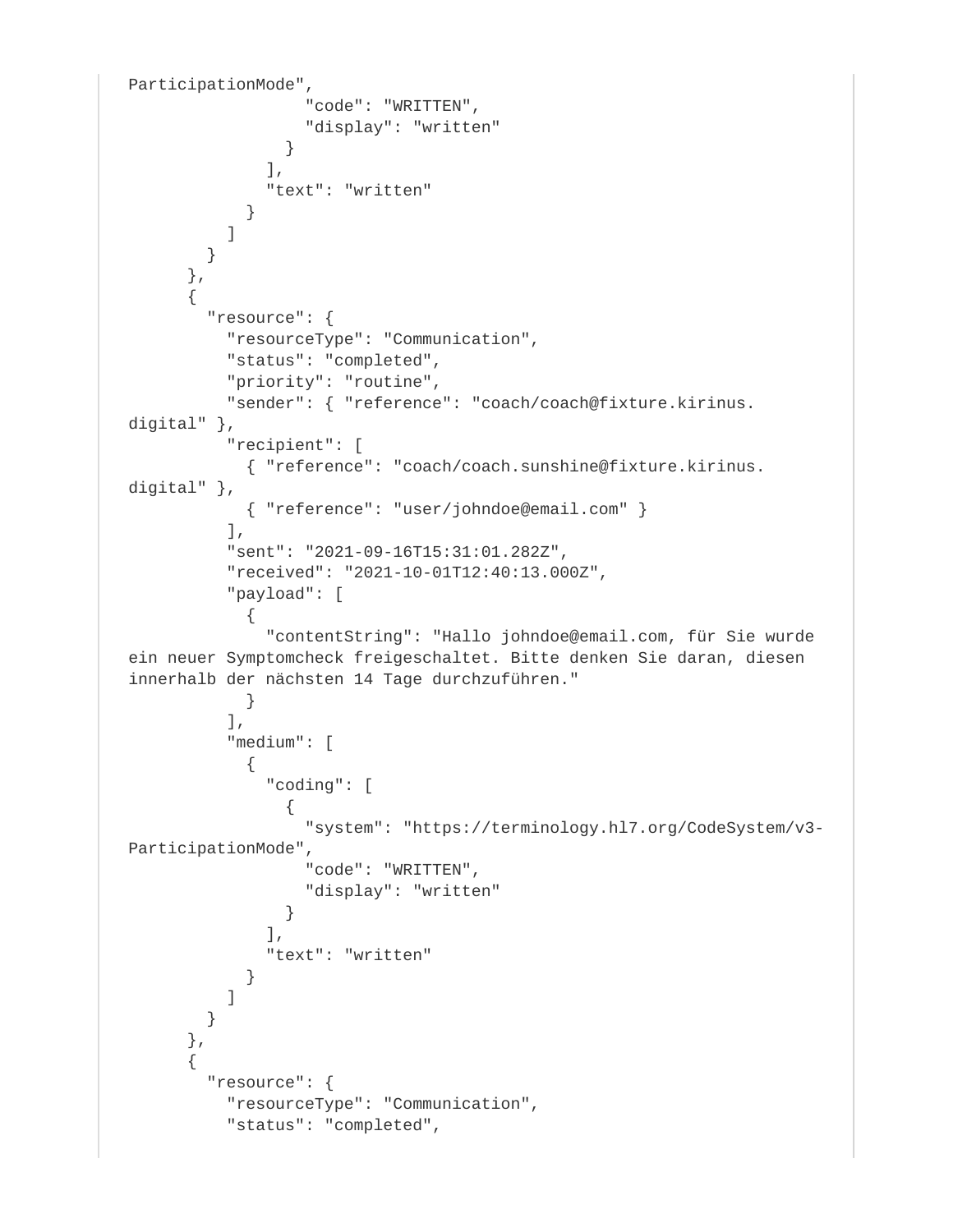```
 "priority": "routine",
           "sender": { "reference": "coach/coach@fixture.kirinus.
digital" },
           "recipient": [
             { "reference": "coach/coach.sunshine@fixture.kirinus.
digital" },
            { "reference": "user/johndoe@email.com" }
          \cdot "sent": "2021-09-16T07:00:05.872Z",
           "received": "2021-10-01T12:40:13.000Z",
           "payload": [
\{ "contentString": "Hallo johndoe@email.com, für Sie wurde 
ein neuer Symptomcheck freigeschaltet. Bitte denken Sie daran, diesen 
innerhalb der nächsten 14 Tage durchzuführen."
 }
          \frac{1}{2},
           "medium": [
\{ "coding": [
\{ "system": "https://terminology.hl7.org/CodeSystem/v3-
ParticipationMode",
                   "code": "WRITTEN",
                  "display": "written"
 }
              \Gamma,
               "text": "written"
 }
 ]
         }
       },
\{ "resource": {
           "resourceType": "Communication",
           "status": "started",
           "priority": "routine",
           "sender": { "reference": "coach/coach@fixture.kirinus.
digital" },
           "recipient": [
            { "reference": "coach/coach.sunshine@fixture.kirinus.
digital" },
             { "reference": "user/johndoe@email.com" }
          \left| \right|,
           "sent": "2021-09-15T15:31:02.403Z",
           "received": null,
           "payload": [
\{ "contentString": "Hallo johndoe@email.com, für Sie wurde 
ein neuer Symptomcheck freigeschaltet. Bitte denken Sie daran, diesen
```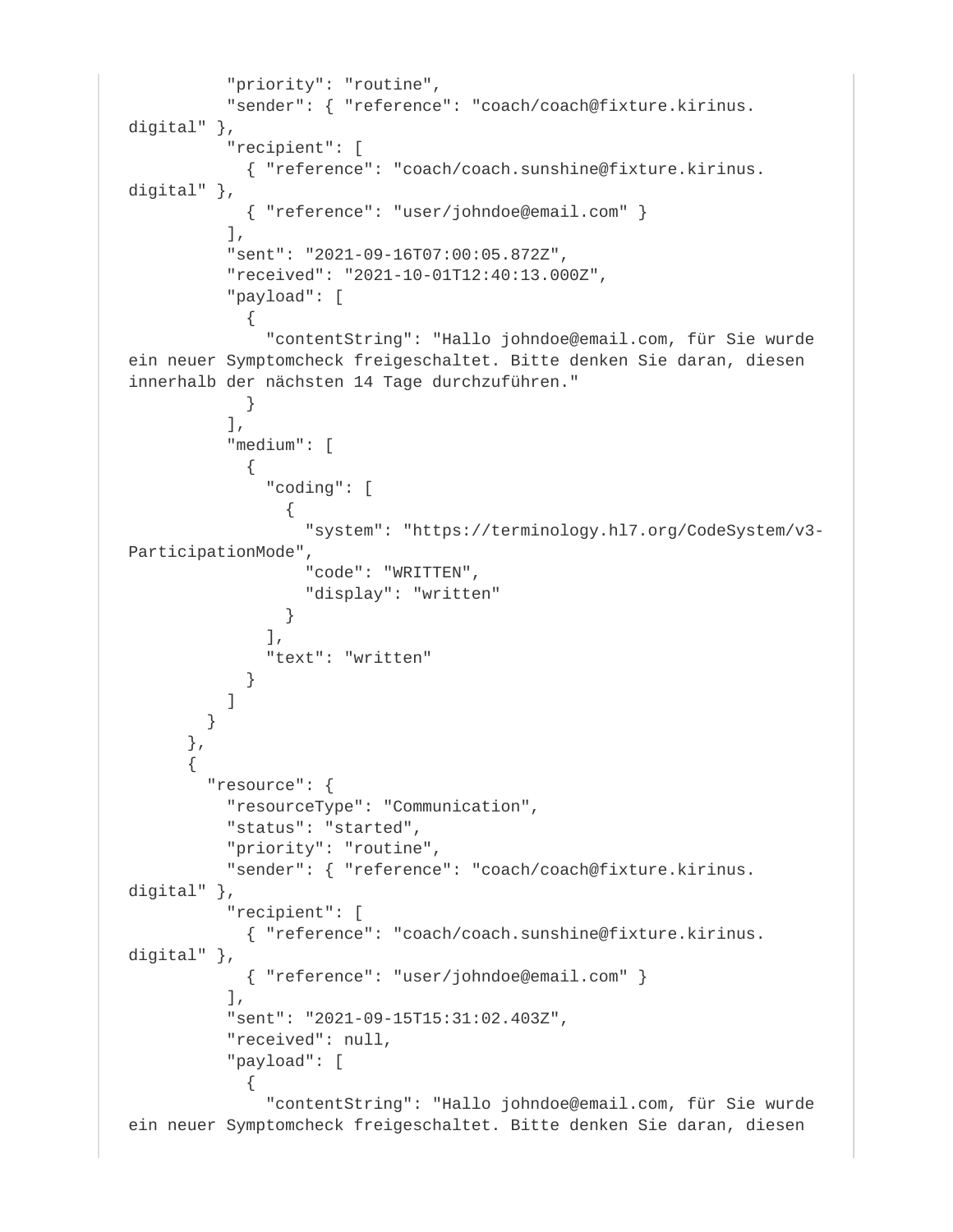```
innerhalb der nächsten 14 Tage durchzuführen."
 }
         \cdot "medium": [
\{ "coding": [
\{ "system": "https://terminology.hl7.org/CodeSystem/v3-
ParticipationMode",
                  "code": "WRITTEN",
                 "display": "written"
 }
             \,,
              "text": "written"
 }
 ]
        }
      },
\{ "resource": {
          "resourceType": "Communication",
          "status": "started",
          "priority": "routine",
          "sender": { "reference": "coach/coach@fixture.kirinus.
digital" },
          "recipient": [
           { "reference": "coach/coach.sunshine@fixture.kirinus.
digital" },
            { "reference": "user/johndoe@email.com" }
         \,],
          "sent": "2021-09-15T07:00:05.509Z",
          "received": null,
          "payload": [
\{ "contentString": "Hallo johndoe@email.com, für Sie wurde 
ein neuer Symptomcheck freigeschaltet. Bitte denken Sie daran, diesen 
innerhalb der nächsten 14 Tage durchzuführen."
 }
         \left| \right|,
          "medium": [
\{ "coding": [
\{ "system": "https://terminology.hl7.org/CodeSystem/v3-
ParticipationMode",
                  "code": "WRITTEN",
                 "display": "written"
 }
             \vert,
              "text": "written"
```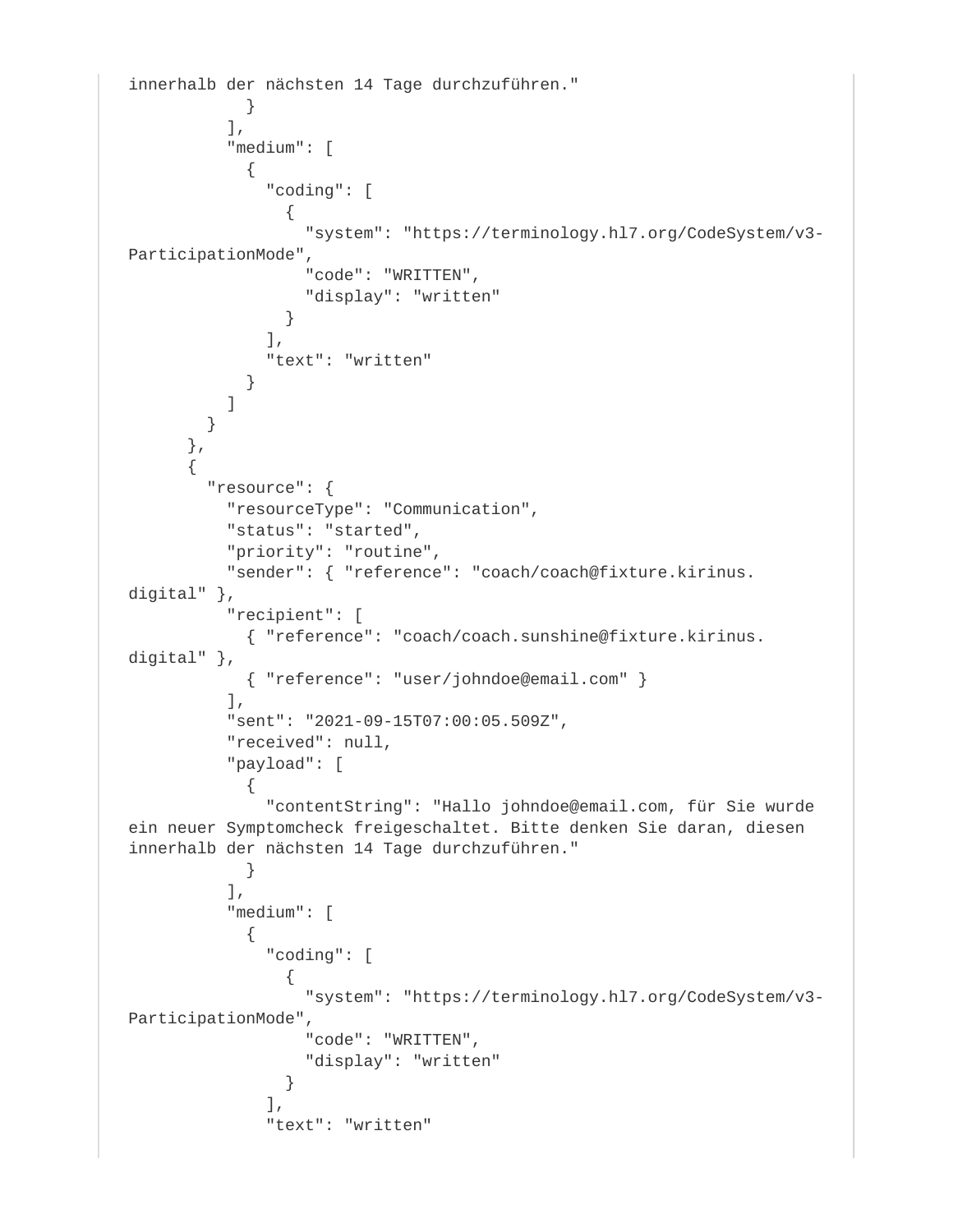```
 }
 ]
        }
       },
\{ "resource": {
          "resourceType": "Communication",
          "status": "completed",
           "priority": "routine",
           "sender": { "reference": "user/johndoe@email.com" },
          "recipient": [
            { "reference": "coach/coach@fixture.kirinus.digital" },
            { "reference": "coach/coach.sunshine@fixture.kirinus.
digital" }
          \,],
           "sent": "2021-09-06T12:46:11.767Z",
           "received": "2021-10-01T12:21:32.000Z",
           "payload": [{ "contentString": "asdfasdf" }],
           "medium": [
\{ "coding": [
\{ "system": "https://terminology.hl7.org/CodeSystem/v3-
ParticipationMode",
                  "code": "WRITTEN",
                  "display": "written"
 }
             \lbrack,
              "text": "written"
 }
 ]
        }
       },
\{ "resource": {
           "resourceType": "Practitioner",
           "id": "coach@fixture.kirinus.digital",
           "language": "de",
           "name": [{ "text": "Coach ", "use": "official", "family": "" 
}],
           "gender": "unknown",
           "birthDate": "1990-01-01T00:00:00.000Z",
           "telecom": [
            { "system": "phone", "value": "+49171234567890", "use": 
"work" }
           ],
           "address": [
\{ "use": "work",
              "type": "both",
```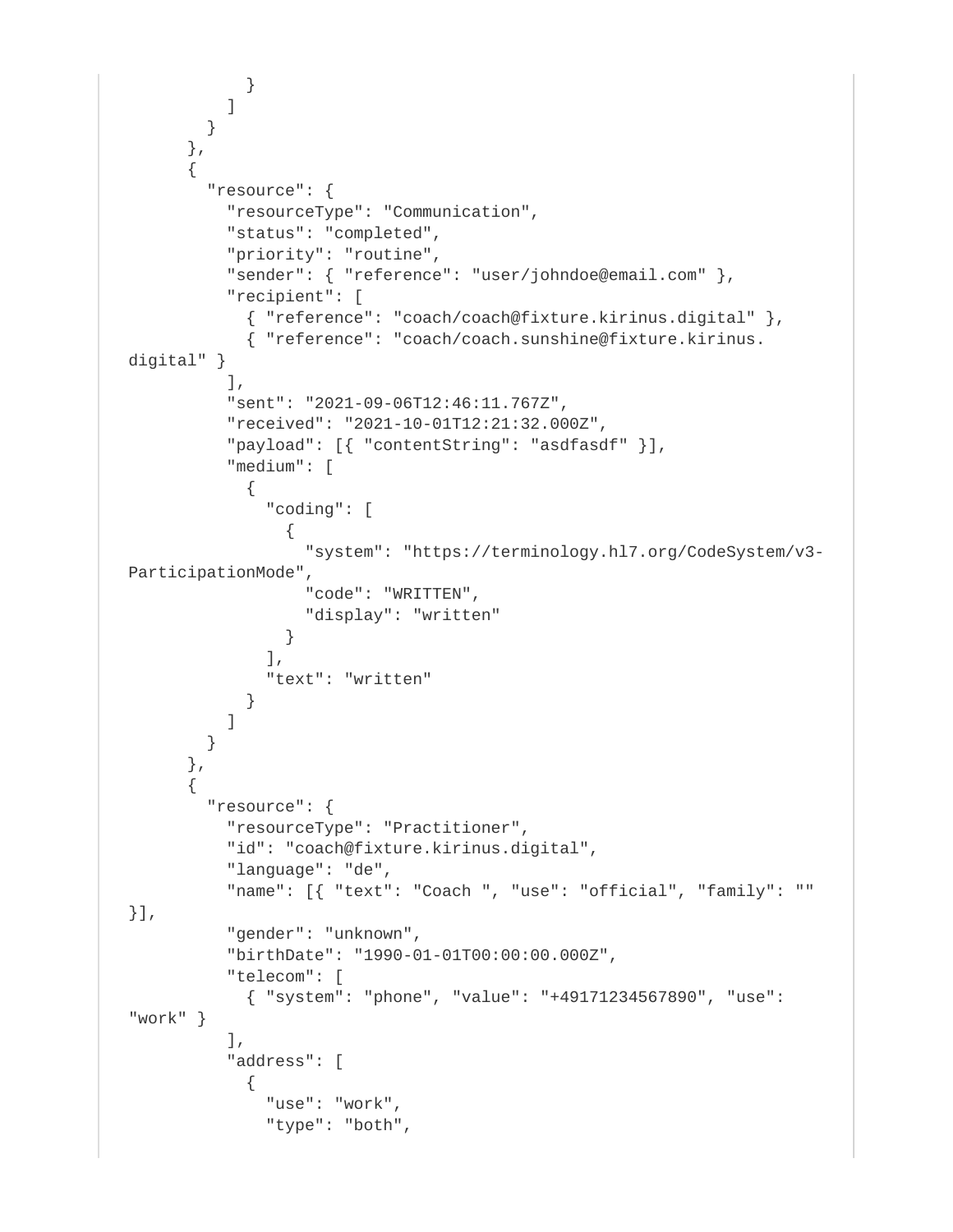```
 "text": "Nymphenburger Strae 148, 80634, Mnchen, 
Deutschland",
               "city": "Mnchen",
               "country": "Deutschland",
               "postalCode": "80634"
 }
 ]
         }
       },
\{ "resource": {
           "resourceType": "Practitioner",
           "id": "coach.sunshine@fixture.kirinus.digital",
           "language": "de",
           "name": [
\{ "text": "coach sunshine",
              "use": "official",
              "family": "sunshine"
 }
          \cdot "gender": "unknown",
           "birthDate": "1990-01-01T00:00:00.000Z",
           "telecom": [
            { "system": "phone", "value": "+49171234567890", "use": 
"work" }
          \cdot "address": [
\{ "use": "work",
               "type": "both",
               "text": "Nymphenburger Strae 148, 80634, Mnchen, 
Deutschland",
               "city": "Mnchen",
               "country": "Deutschland",
              "postalCode": "80634"
 }
 ]
         }
       },
\{ "resource": {
           "resourceType": "QuestionnaireResponse",
           "status": "completed",
           "authored": "2021-08-19T10:38:30.062Z",
           "author": {
            "reference": "Organization",
            "display": "Kirinus Digital"
           },
           "item": [
```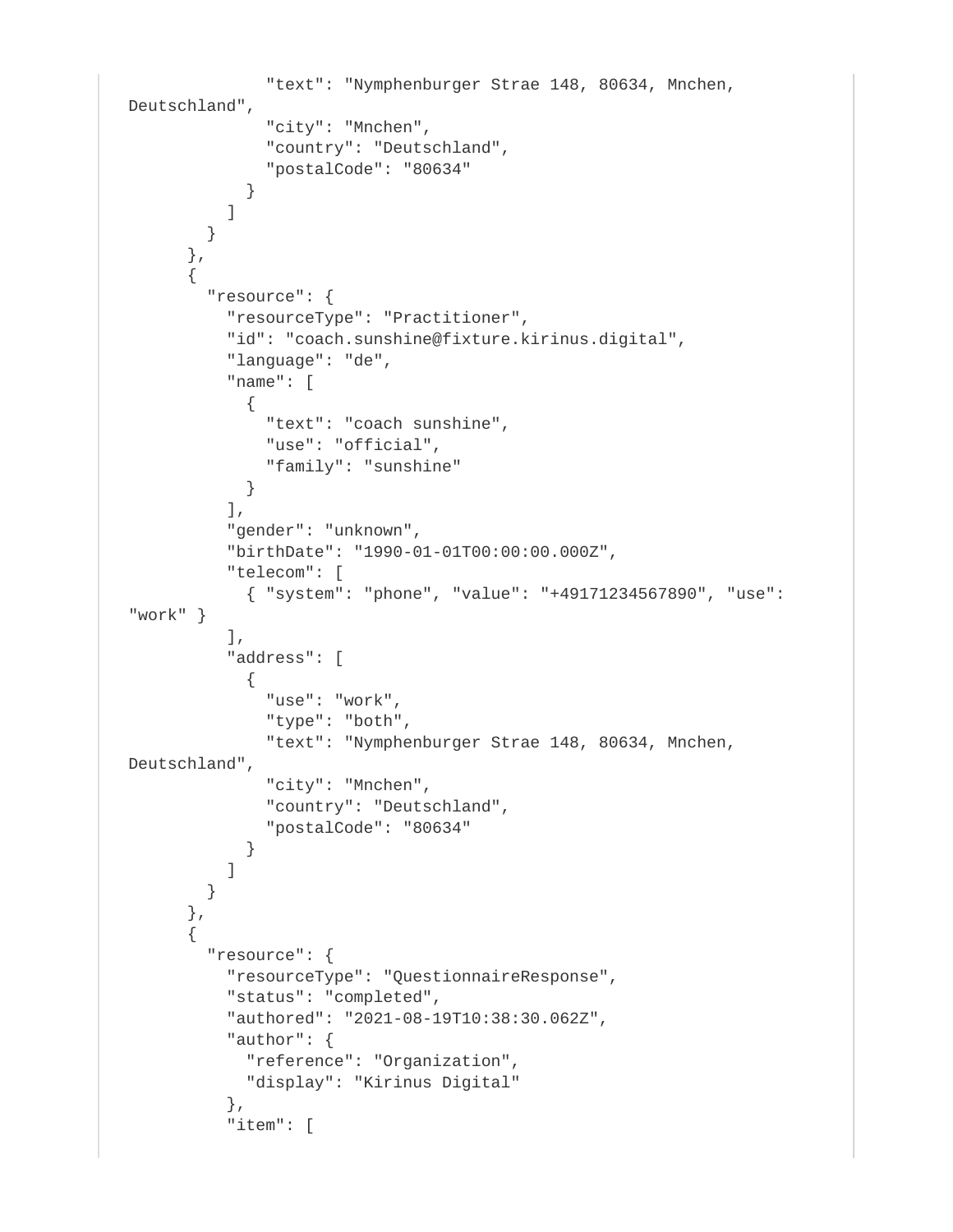```
\{ "linkId": "step/1589",
             "item": [
\{ "linkId": "question/2382",
                "text": "<p><i>Wie oft fühlten Sie sich im Verlauf
der letzten zwei Wochen durch die folgenden Beschwerden beeinträchtigt?<
/i></p><p>Frage 1/9:\n<b>Ich habe wenig Freude und Interesse an meinen 
Tätigkeiten.</b></p>",
                 "answer": [{ "valueString": "Beinahe jeden Tag" }]
 }
 ]
            },
\{ "linkId": "step/1590",
             "item": [
\{ "linkId": "question/2383",
                "text": "<p><i>Wie oft fühlten Sie sich im Verlauf
der letzten zwei Wochen durch die folgenden Beschwerden beeinträchtigt?<
/i></p><p>Frage 2/9:\n<br/>b>Ich verspüre Niedergeschlagenheit, Schwermut
oder Hoffnungslosigkeit.</b></p>",
                 "answer": [{ "valueString": "Beinahe jeden Tag" }]
 }
 ]
            },
\{ "linkId": "step/1591",
             "item": [
{
                 "linkId": "question/2384",
                "text": "<p><i>Wie oft fühlten Sie sich im Verlauf
der letzten zwei Wochen durch die folgenden Beschwerden beeinträchtigt?<
/i></p><p>Frage 3/9:\n<b>Ich habe Schwierigkeiten ein- oder
durchzuschlafen oder schlafe vermehrt.</b></p>",
                 "answer": [{ "valueString": "Beinahe jeden Tag" }]
 }
 ]
           },
\{ "linkId": "step/1592",
             "item": [
\{ "linkId": "question/2385",
                "text": "<p><i>Wie oft fühlten Sie sich im Verlauf
der letzten zwei Wochen durch die folgenden Beschwerden beeinträchtigt?<
/i></p><p>Frage 4/9:\n<br/>k>Ich verspüre Müdigkeitoder das Gefühl, keine
Energie zu haben.</b></p>",
                 "answer": [{ "valueString": "Beinahe jeden Tag" }]
 }
```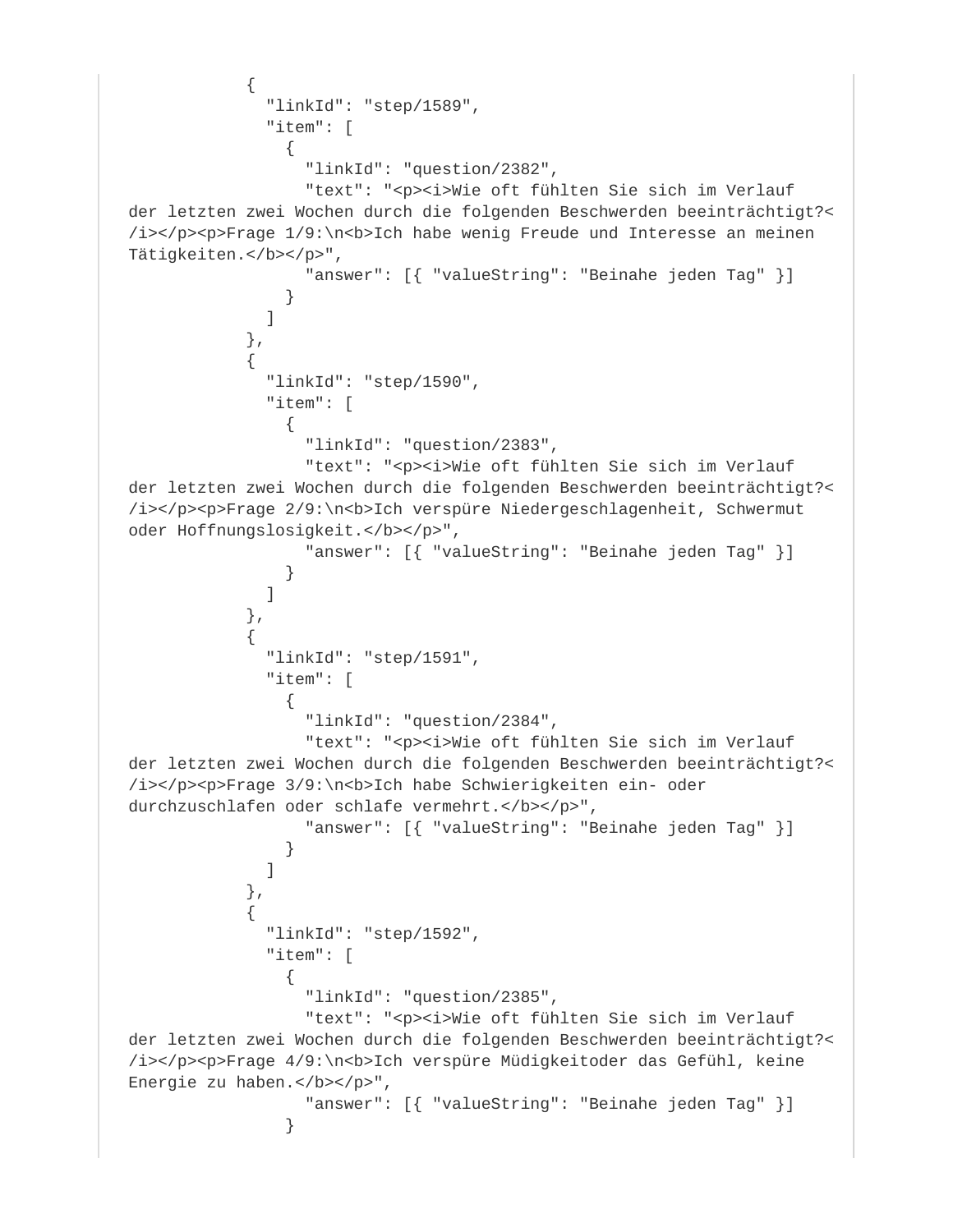```
 ]
            },
\{ "linkId": "step/1593",
             "item": [
\{ "linkId": "question/2386",
                "text": "<p><i>Wie oft fühlten Sie sich im Verlauf
der letzten zwei Wochen durch die folgenden Beschwerden beeinträchtigt?<
/i></p><p>Frage 5/9:\n<br/>b>Ich habe verminderten Appetit oder ein
übermäßiges Bedürfnis zu essen.</b></p>",
                 "answer": [{ "valueString": "Beinahe jeden Tag" }]
 }
 ]
           },
\{ "linkId": "step/1594",
             "item": [
\{ "linkId": "question/2387",
                "text": "<p><i>Wie oft fühlten Sie sich im Verlauf
der letzten zwei Wochen durch die folgenden Beschwerden beeinträchtigt?<
/i></p><p>Frage 6/9:\n<br/>b>Ich habe eine schlechte Meinung von mir
selbst, das Gefühl ein Versager zu sein, oder die Familie enttäuscht zu 
haben.</b></p>",
                 "answer": [{ "valueString": "Beinahe jeden Tag" }]
 }
 ]
           },
\{ "linkId": "step/1595",
             "item": [
\{ "linkId": "question/2388",
                "text": "<p><i>Wie oft fühlten Sie sich im Verlauf
der letzten zwei Wochen durch die folgenden Beschwerden beeinträchtigt?<
/i></p><p>Frage 7/9:\n<b>Ich habe Schwierigkeiten, mich auf etwas zu 
konzentrieren, zum Beispiel beim Zeitunglesen oder Fernsehen.</b></p>",
                 "answer": [{ "valueString": "Beinahe jeden Tag" }]
 }
 ]
           },
\{ "linkId": "step/1596",
             "item": [
\{ "linkId": "question/2389",
                "text": "<p><i>Wie oft fühlten Sie sich im Verlauf
der letzten zwei Wochen durch die folgenden Beschwerden beeinträchtigt?<
/i></p><p>Frage 8/9:\n<br/>b>Meine Bewegungen und/oder meine Sprache waren
```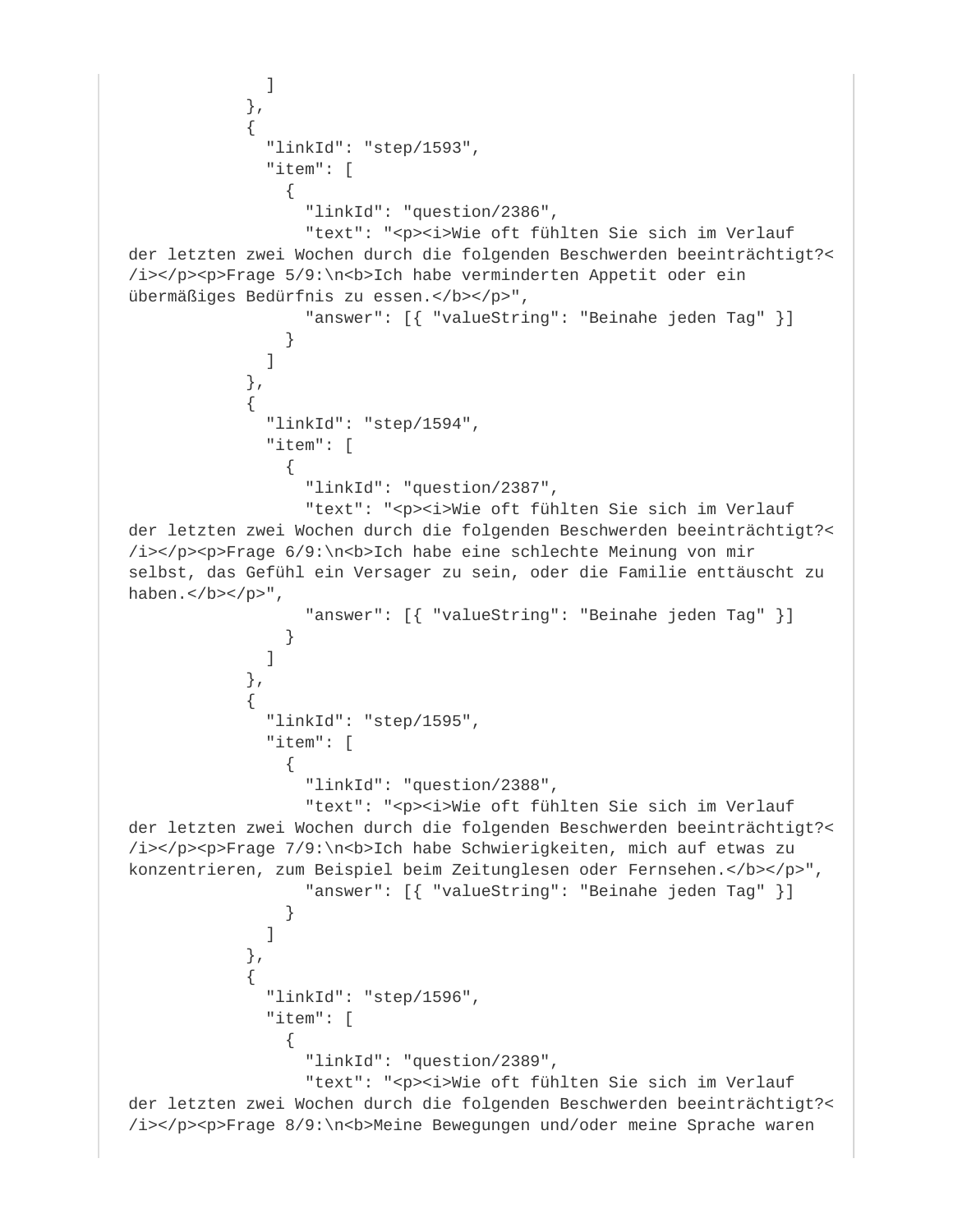```
so verlangsamt, dass es auch anderen auffallen würde. Oder: Ich war 
"zappelig" oder ruhelos und hatte dadurch einen stärkeren
Bewegungsdrang als sonst.</b></p>",
                "answer": [{ "valueString": "Beinahe jeden Tag" }]
 }
 ]
           },
\{ "linkId": "step/1597",
             "item": [
\{ "linkId": "question/2390",
               "text": "<p><i>Wie oft fühlten Sie sich im Verlauf
der letzten zwei Wochen durch die folgenden Beschwerden beeinträchtigt?<
/i></p><p>Frage 9/9:\n<br/>b>Meine Gedanken kreisen darum, dass ich lieber
tot wäre oder mir Leid zufügen möchte.</b></p>",
                "answer": [{ "valueString": "Beinahe jeden Tag" }]
 }
 ]
 }
 ]
 }
      },
\{ "resource": {
          "resourceType": "QuestionnaireResponse",
         "status": "completed",
         "authored": "2021-10-01T12:22:19.307Z",
         "author": {
           "reference": "Organization",
           "display": "Kirinus Digital"
         },
         "item": [
\{ "linkId": "unit/1",
             "item": [
\{ "linkId": "step/1",
                "item": [
\{ "linkId": "question/635",
                    "text": "Falls Sie keine Möglichkeit haben die 
Audiodatei anzuhören oder diese lieber als Text lesen, können Sie dies 
hier tun.",
                    "answer": []
 }
 ]
 },
\{ "linkId": "step/2",
```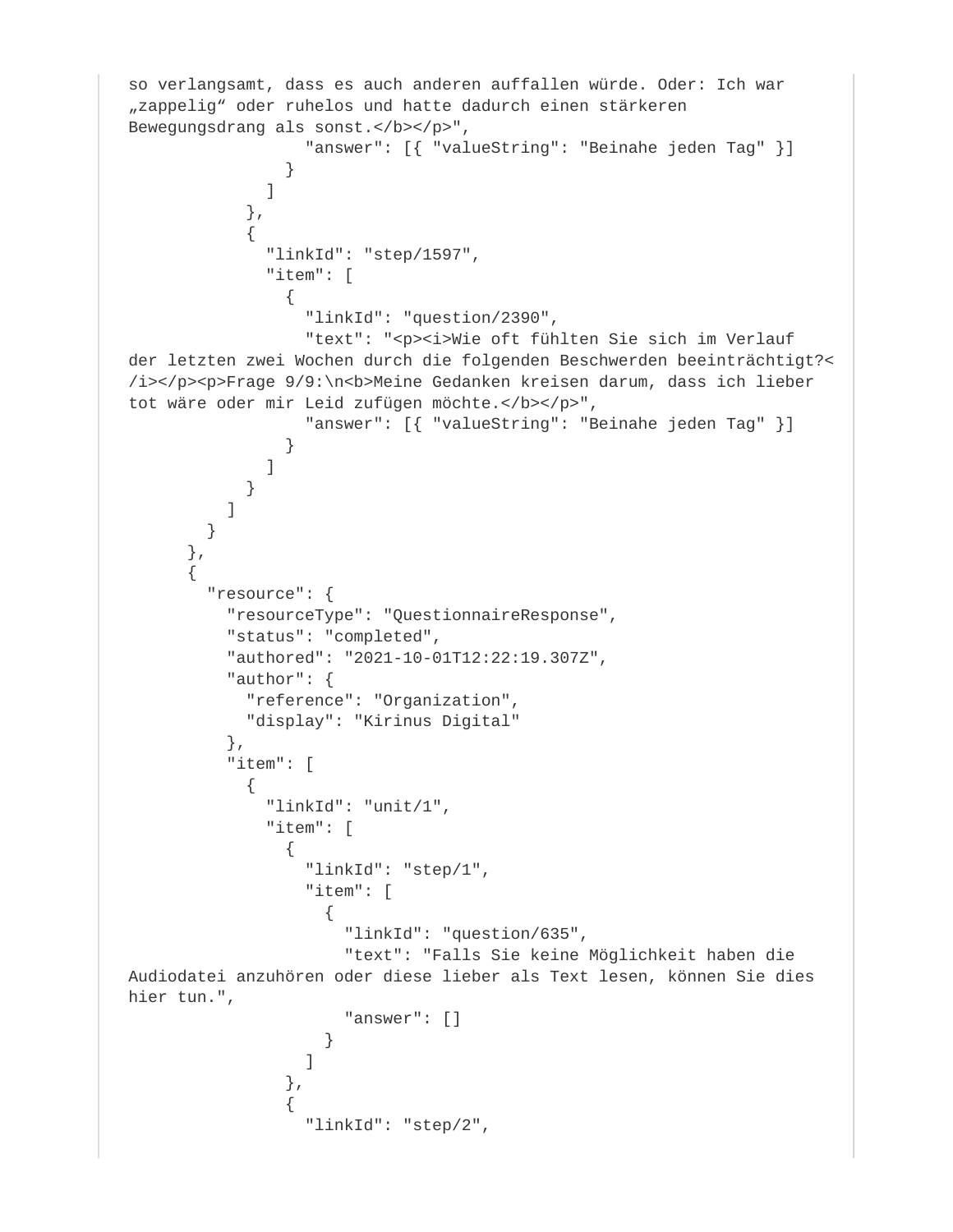```
 "item": [
\{ "linkId": "question/2",
                      "text": "Vielleicht ist es das erste Mal, dass 
Sie sich mit Psychotherapie befassen, vielleicht haben Sie aber auch 
schon Erfahrung damit gemacht. Wollen Sie ein paar Informationen dazu, 
was Psychotherapie eigentlich ist?",
                      "answer": [{ "valueString": "Ja, sehr gerne!" }]
 }
design to the control of the control of the control of the control of the control of the control of the control of the control of the control of the control of the control of the control of the control of the control of th
                },
\{ "linkId": "step/3",
                  "item": [
\{ "linkId": "question/636",
                      "text": "Falls Sie keine Möglichkeit haben die 
Audiodatei anzuhören oder diese lieber als Text lesen, können Sie dies 
hier tun.",
                      "answer": []
 }
 ]
 },
\{ "linkId": "step/4",
                  "item": [
\{ "linkId": "question/637",
                      "text": "Falls Sie keine Möglichkeit haben die 
Audiodatei anzuhören oder diese lieber als Text lesen, können Sie dies 
hier tun.",
                      "answer": []
 }
 ]
                },
\{ "linkId": "step/5",
                  "item": [
\{ "linkId": "question/5",
                      "text": "Wir wollen Sie auf Ihrem Weg aus der 
Depression in ein gesünderes Leben unterstützen – egal wo Sie sich auf 
diesem Weg gerade befinden. Im nächsten Abschnitt möchten wir Ihnen 
etwas mehr über unser Training erzählen und was Sie erwartet.",
                      "answer": [{ "valueString": "Mehr erfahren" }]
 }
 ]
 }
 ]
             },
```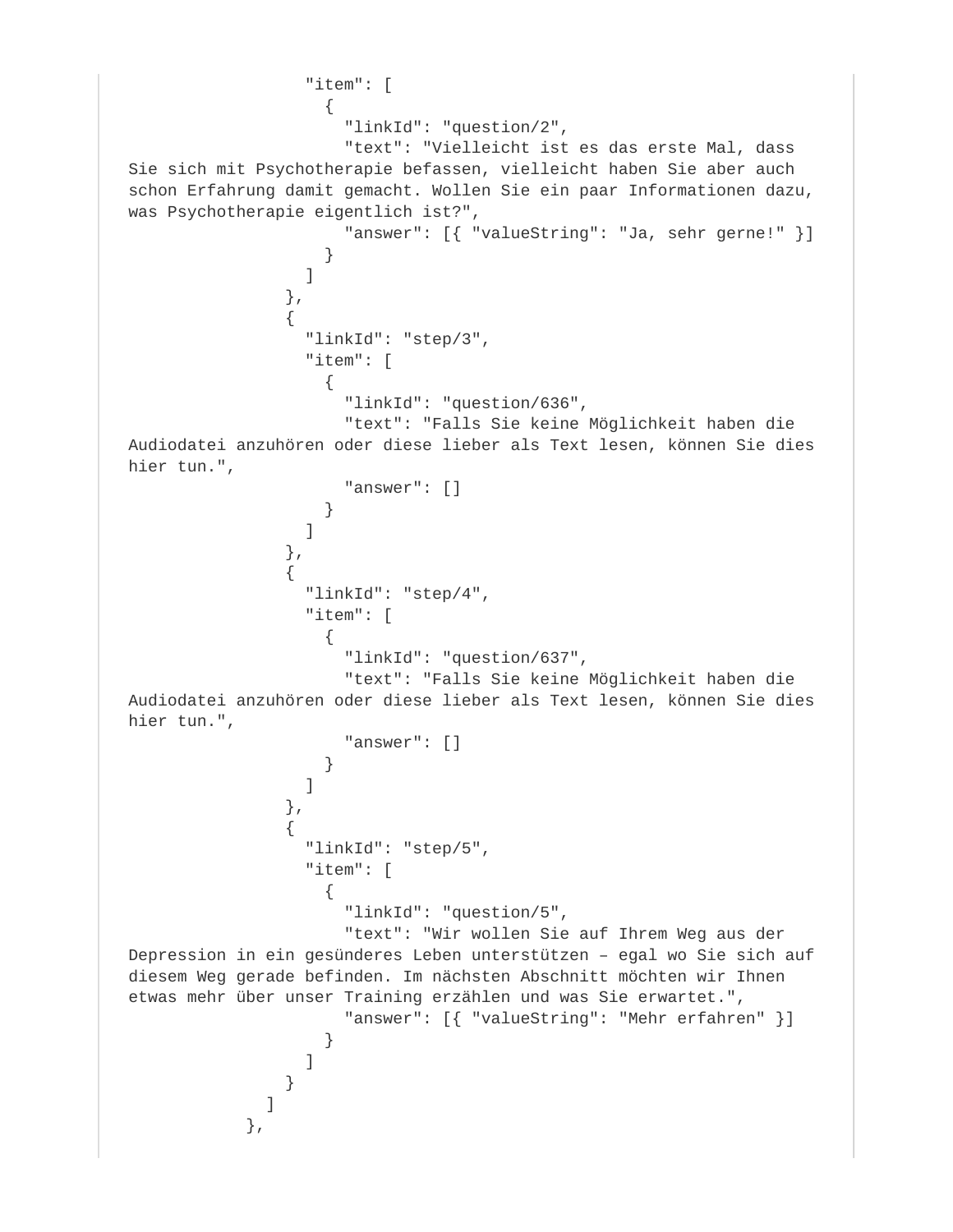```
\{ "linkId": "unit/2",
            "item": [
\{ "linkId": "step/7",
               "item": [
\{ "linkId": "question/7",
                  "text": "Wollen Sie mehr zu den einzelnen Säulen 
erfahren?",
                  "answer": [{ "valueString": "Ja, sehr gerne!" }]
 }
 ]
              },
{
               "linkId": "step/8",
               "item": [
\{ "linkId": "question/8",
                  "text": "Super, lassen Sie uns zunächst mit den 
Modulen beginnen.",
                  "answer": [
                    { "valueString": "Weiter zur ersten Säule 
"Module"" }
 ]
 }
 ]
              },
\{ "linkId": "step/9",
               "item": [
\{ "linkId": "question/638",
                  "text": "Falls Sie keine Möglichkeit haben die 
Audiodatei anzuhören oder diese lieber als Text lesen, können Sie dies 
hier tun.",
                  "answer": []
 },
\{ "linkId": "question/9",
                  "text": "**Unsere Empfehlung**: Verschaffen Sie 
sich in Ruhe einen Überblick über die Module und Themenbereiche. Jedem 
Modul ist eine kurze Beschreibung beigefügt, die Ihnen einen Einblick 
in die entsprechenden Inhalte verschafft.",
                  "answer": [{ "valueString": "Weiter zur nächsten 
Säule" }]
 }
 ]
              },
{
```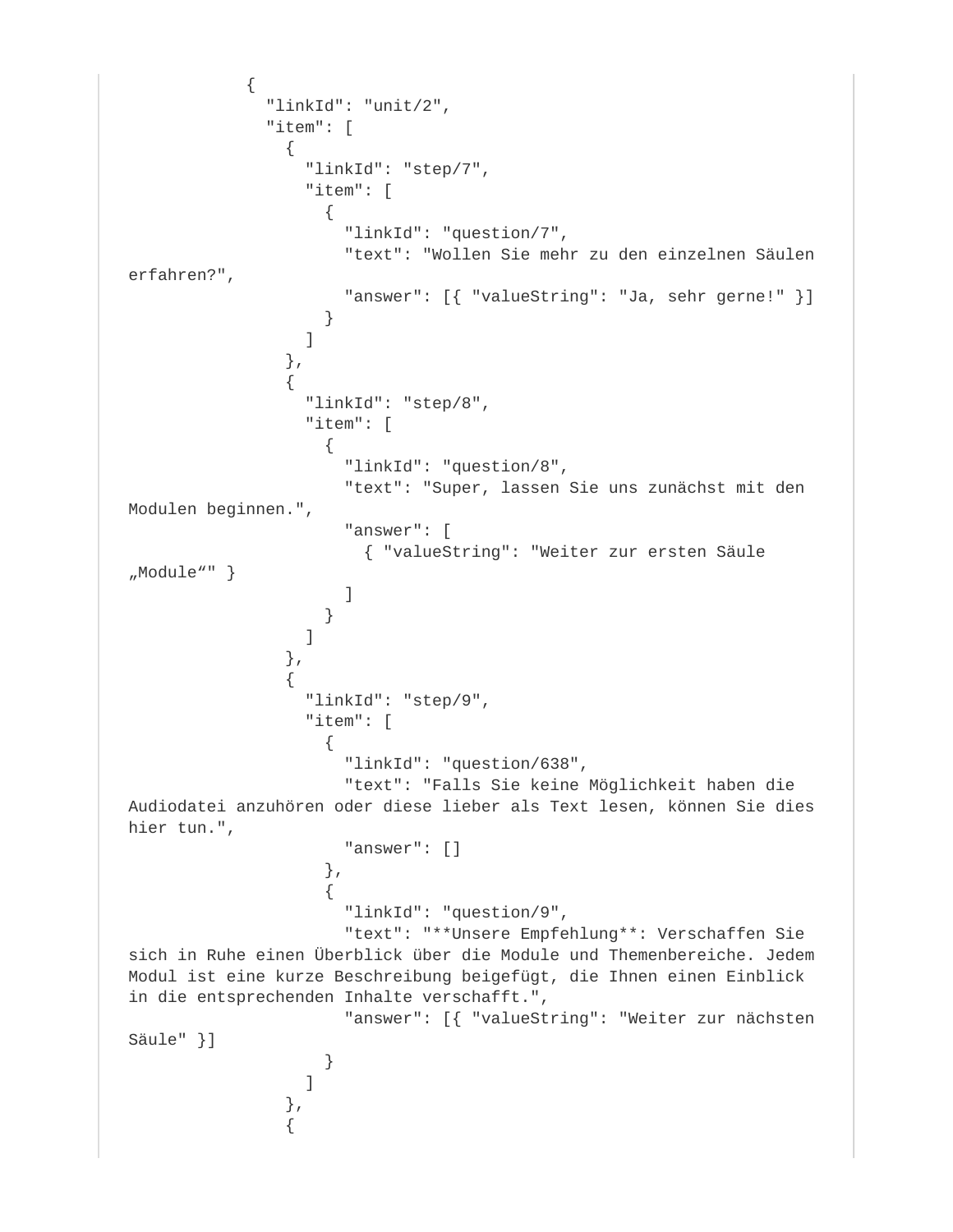```
 "linkId": "step/10",
                    "item": [
\{ "linkId": "question/639",
                        "text": "Falls Sie keine Möglichkeit haben die 
Audiodatei anzuhören oder diese lieber als Text lesen, können Sie dies 
hier tun.",
                        "answer": []
 },
\{ "linkId": "question/10",
                        "text": "**Unsere Empfehlung**: Wir möchten Ihnen 
einerseits möglichst viel Eigenverantwortung lassen, sodass Sie selbst 
entscheiden können, was Sie wann und in welcher Reihenfolge bearbeiten. 
Andererseits wissen wir, dass Menschen in depressiven Phasen 
Entscheidungsschwierigkeiten haben können. Wir versuchen deshalb, Sie 
mit unseren Vorschlägen zum Bearbeiten der Inhalte ausreichend gut zu 
lenken und Ihnen dennoch möglichst freie Wahl zu lassen. Wenn Sie 
später Ihren Übungsplan zusammenstellen, achten Sie auf einen guten 
Mittelweg: Trauen Sie sich ruhig etwas zu – aber überfordern Sie sich 
nicht.",
                        "answer": [{ "valueString": "Weiter zur nächsten 
Säule" }]
 }
design to the control of the control of the control of the control of the control of the control of the control of the control of the control of the control of the control of the control of the control of the control of th
                  },
\{ "linkId": "step/11",
                    "item": [
\{ "linkId": "question/640",
                        "text": "Falls Sie keine Möglichkeit haben die 
Audiodatei anzuhören oder diese lieber als Text lesen, können Sie dies 
hier tun.",
                        "answer": []
 },
\{ "linkId": "question/11",
                        "text": "**Unsere Empfehlung:** Achten Sie 
darauf, das Tagebuch regelmäßig auszufüllen - am besten täglich. So 
können Sie am besten beobachten, welche Veränderungen sich in Bezug auf 
Ihre Stimmung, Gefühle, Aktivitäten oder Gedanken ergeben haben.",
                        "answer": [{ "valueString": "Weiter zur letzten 
Säule" }]
 }
 ]
                 },
\{ "linkId": "step/12",
                    "item": [
```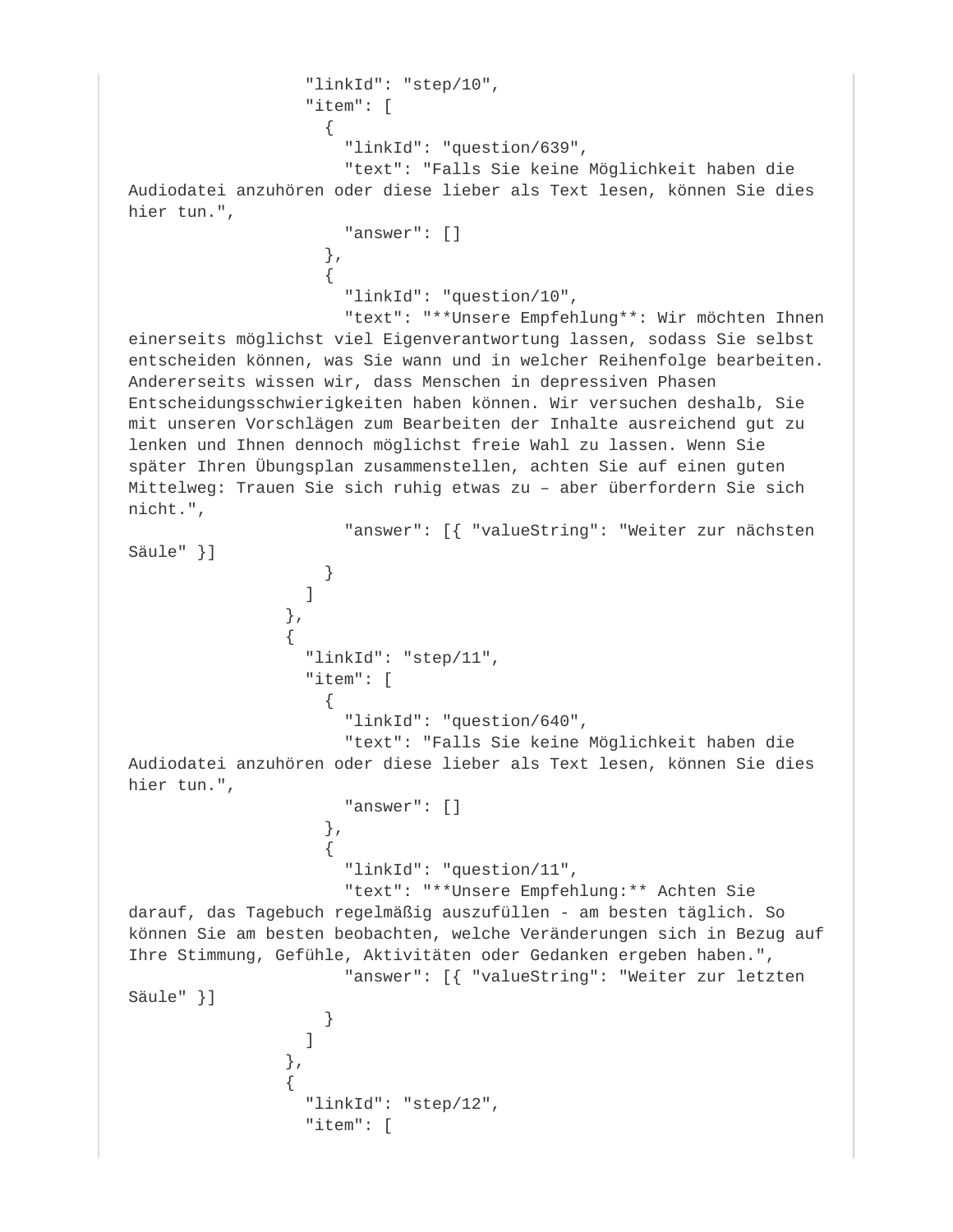```
\{ "linkId": "question/641",
                   "text": "Falls Sie keine Möglichkeit haben die 
Audiodatei anzuhören oder diese lieber als Text lesen, können Sie dies 
hier tun.",
                   "answer": []
 },
\{ "linkId": "question/12",
                   "text": "**Unsere Empfehlung:** Sie haben immer 
ein paar Tage Zeit, um die Fragebögen zu beantworten. Bitte versuchen 
Sie, es in dieser Zeit zu schaffen. Wenn Sie die Fragebögen im 
angegebenen Zeitraum nicht bearbeiten, bleibt der Datenpunkt leer. Das 
wäre schade, denn dann können weder Sie noch wir Ihren Verlauf 
zuverlässig beurteilen.",
                   "answer": [{ "valueString": "Weiter" }]
 }
 ]
              },
{
                "linkId": "step/13",
                "item": [
\{ "linkId": "question/13",
                   "text": "Wir haben das Wichtigste nochmal für Sie 
zusammengefasst. Möchten Sie dies nochmal im Überblick haben?",
                   "answer": [{ "valueString": "Ja, sehr gerne! " }]
 }
 ]
 }
 ]
          },
\{ "linkId": "unit/3",
            "item": [
\{ "linkId": "step/16",
               "item": [
\{ "linkId": "question/642",
                   "text": "Falls Sie keine Möglichkeit haben die 
Audiodatei anzuhören oder diese lieber als Text lesen, können Sie dies 
hier tun.",
                   "answer": []
 }
 ]
 },
\{ "linkId": "step/17",
                "item": [
```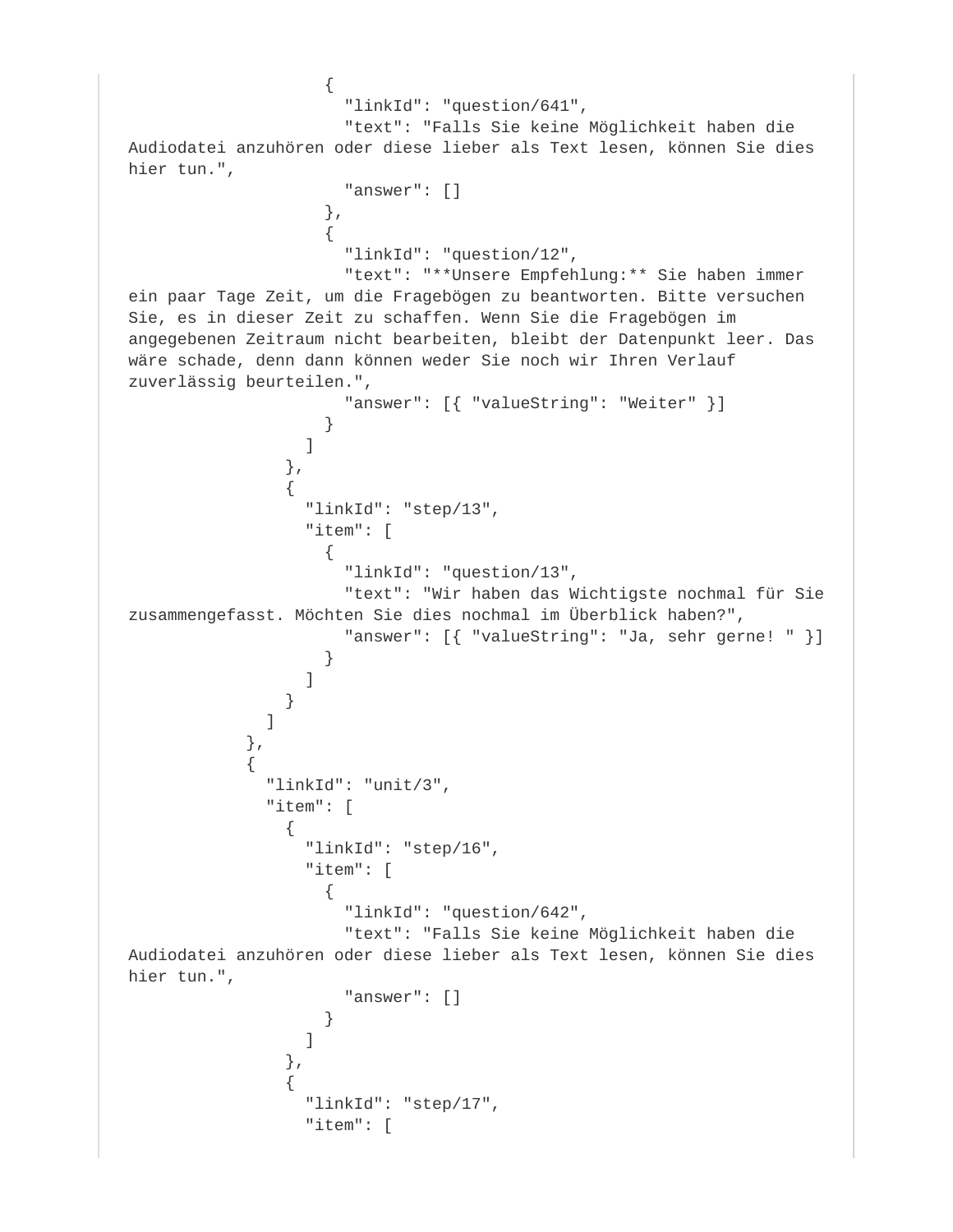```
\{ "linkId": "question/643",
                       "text": "Falls Sie keine Möglichkeit haben die 
Audiodatei anzuhören oder diese lieber als Text lesen, können Sie dies 
hier tun.",
                       "answer": [{ "valueString": "asd" }]
 }
 ]
                 },
{
                   "linkId": "step/18",
                   "item": [
\{ "linkId": "question/644",
                       "text": "Falls Sie keine Möglichkeit haben die 
Audiodatei anzuhören oder diese lieber als Text lesen, können Sie dies 
hier tun.",
                       "answer": [{ "valueString": "asd" }]
 }
design to the control of the control of the control of the control of the control of the control of the control of the control of the control of the control of the control of the control of the control of the control of th
                 },
\{ "linkId": "step/19",
                   "item": [
\{ "linkId": "question/645",
                       "text": "Falls Sie keine Möglichkeit haben die 
Audiodatei anzuhören oder diese lieber als Text lesen, können Sie dies 
hier tun.",
                       "answer": [{ "valueString": "asd" }]
 }
 ]
 },
\{ "linkId": "step/21",
                   "item": [
\{ "linkId": "question/647",
                       "text": "Alternativ können Sie Ihr(e) Ziel(e) 
auch selbst in eigenen Worten definieren oder zu den oben ausgewählten 
etwas hinzufügen. Achten Sie aber möglichst darauf, sich auf die drei 
wichtigste Ziele zu beschränken, damit es übersichtlich bleibt.
\n\n**Mit der Unterstützung dieses Online-Trainings möchte ich…**",
                       "answer": []
 },
\{ "linkId": "question/646",
                       "text": "**Bitte definieren Sie Ihre wichtigsten 
drei Ziele.** Unten haben Sie die Möglichkeit dies ganz frei zu tun. 
Ansonsten haben wir einige Ideen für Sie zusammengestellt. **Wir
```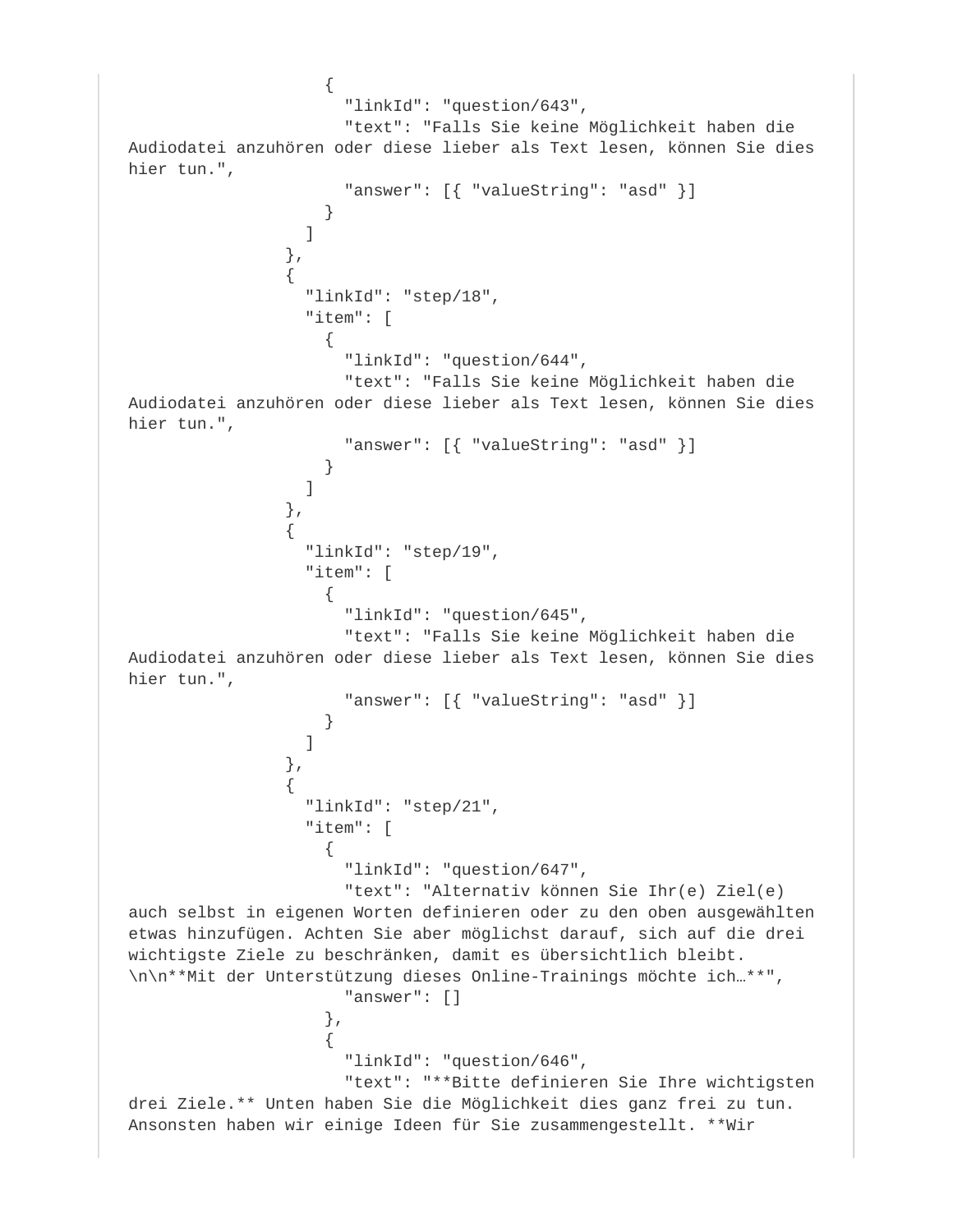schlagen Ihnen vor sich auf die drei wichtigsten Ziele festzulegen\*\* – Warum? Diese Ziele werden Sie im Verlauf des Online-Trainings begleiten\n\n\n\nMit der Unterstützung dieses Online-Trainings möchte ich…", "answer": [  $\{$  "valueString": "8)…meine Bedürfnisse besser wahrnehmen und ausdrücken" } ] } ] },  $\{$  "linkId": "step/22", "item": [  $\{$  "linkId": "question/649", "text": "Woran würden Sie bemerken, dass es Ihnen wieder besser geht?", "answer": [] },  $\{$  "linkId": "question/650", "text": "Woran würden andere bemerken, dass es Ihnen wieder besser geht? Und wer würde es als erstes bemerken?", "answer": [] },  $\{$  "linkId": "question/648", "text": "Wenn Sie Ihre wichtigsten Ziele erreicht hätten, was würde sich dadurch verändern?", "answer": [{ "valueString": "asd" }] } design to the control of the control of the control of the control of the control of the control of the control of the control of the control of the control of the control of the control of the control of the control of th } ] },  $\{$  "linkId": "unit/4", "item": [  $\{$  "linkId": "step/24", "item": [  $\{$  "linkId": "question/24", "text": "Wir wünschen Ihnen nun alles Gute für den kommenden Weg. Seien Sie stolz auf sich, dass Sie diese wichtige Schwelle übertreten und sich auf den Weg gemacht haben. Danke, dass wir Sie dabei begleiten dürfen.",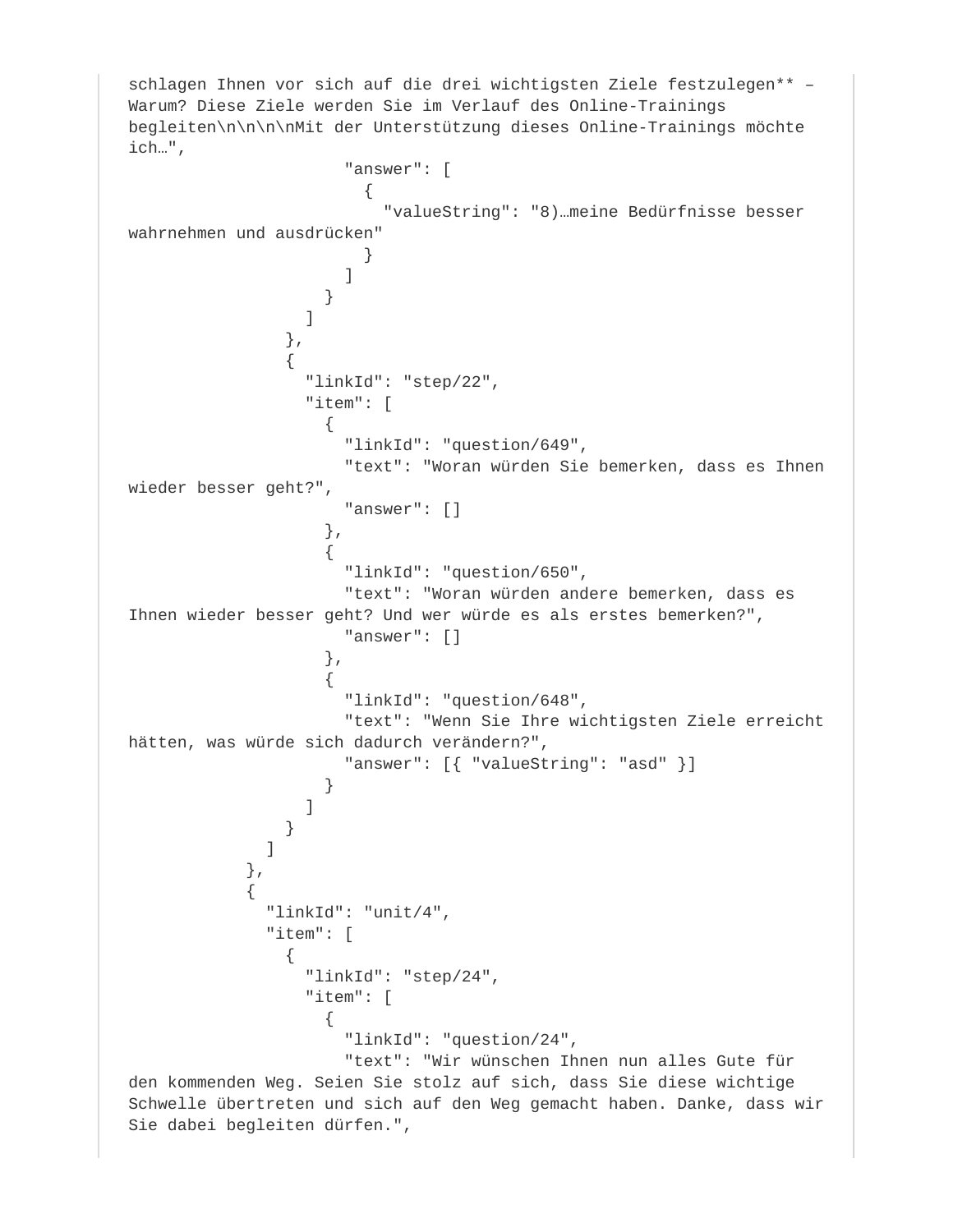```
 "answer": [{ "valueString": "Mein Training 
starten" }]
 }
 ]
 }
 ]
 }
          ]
 }
      },
\{ "resource": {
          "resourceType": "QuestionnaireResponse",
          "status": "completed",
          "authored": "2021-10-01T12:24:54.005Z",
          "author": {
            "reference": "Organization",
            "display": "Kirinus Digital"
          },
          "item": [
\{ "linkId": "unit/10",
             "item": [
\{ "linkId": "step/55",
                 "item": [
\{ "linkId": "question/660",
                     "text": "Was glauben Sie, welche der unten 
genannten Faktoren könnten die Entstehung einer Depression erklären?",
                     "answer": [
\{ "valueString": "Andauernde Gefühle von 
Hilflosigkeit und Unkontrollierbarkeit"
 }
design to the control of the control of the control of the control of the control of the control of the control of
 }
 ]
               },
{
                 "linkId": "step/57",
                 "item": [
\{ "linkId": "question/57",
                     "text": "Wir werden Ihnen im nächsten Kapitel ein 
Modell genauer vorstellen welches veutlicht, dass mehrere Faktoren die 
Entstehung einer Depression begünstigen können.",
                     "answer": [
                       { "valueString": "Weiter zur Zusammenfassung" }
 ]
```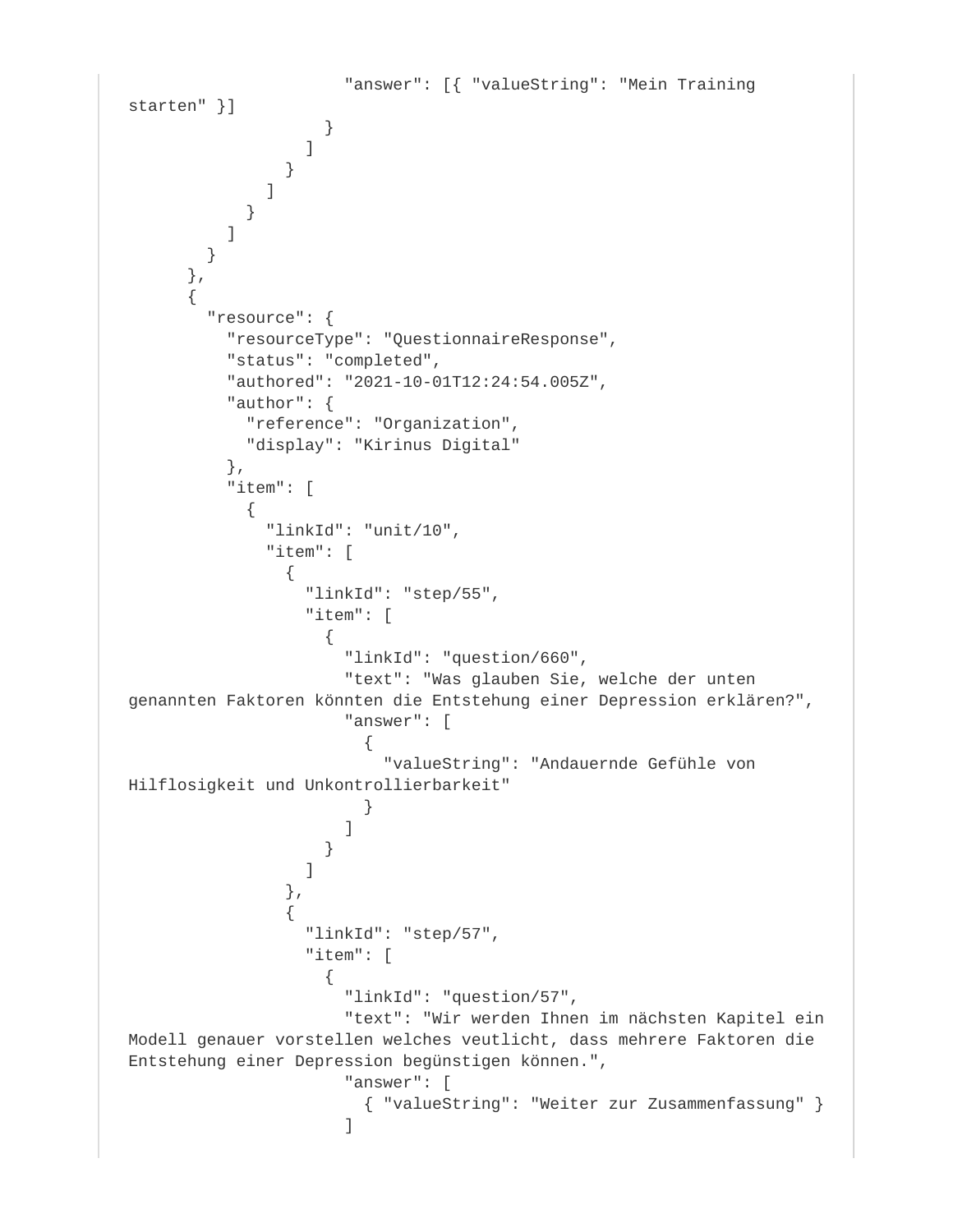```
 }
 ]
 }
 ]
           },
\{ "linkId": "unit/11",
            "item": [
\{ "linkId": "step/59",
                "item": [
\{ "linkId": "question/59",
                   "text": "In diesem Kapitel stellen wir Ihnen die 
einzelnen Komponenten des Modells genauer vor.",
                   "answer": [{ "valueString": "Los geht´s!" }]
 }
 ]
              },
{
                "linkId": "step/60",
                "item": [
\{ "linkId": "question/662",
                   "text": "Persönliche Ergänzungen zur biologischen 
Anfälligkeit:",
                   "answer": []
 },
\{ "linkId": "question/661",
                   "text": "Welche biologischen Anfälligkeiten 
erkennen oder vermuten Sie bei sich? Bitte wählen Sie mindestens eine 
Antwortmöglichkeit aus.",
                   "answer": [
\{ "valueString": "Ich glaube ich habe keine 
biologische Anfälligkeit"
 }
design to the control of the control of the control of the control of the control of the control of the control of
 }
 ]
              },
\{ "linkId": "step/61",
                "item": [
\{ "linkId": "question/664",
                   "text": "Persönliche Ergänzungen zur 
psychologischen Anfälligkeit:",
                   "answer": []
```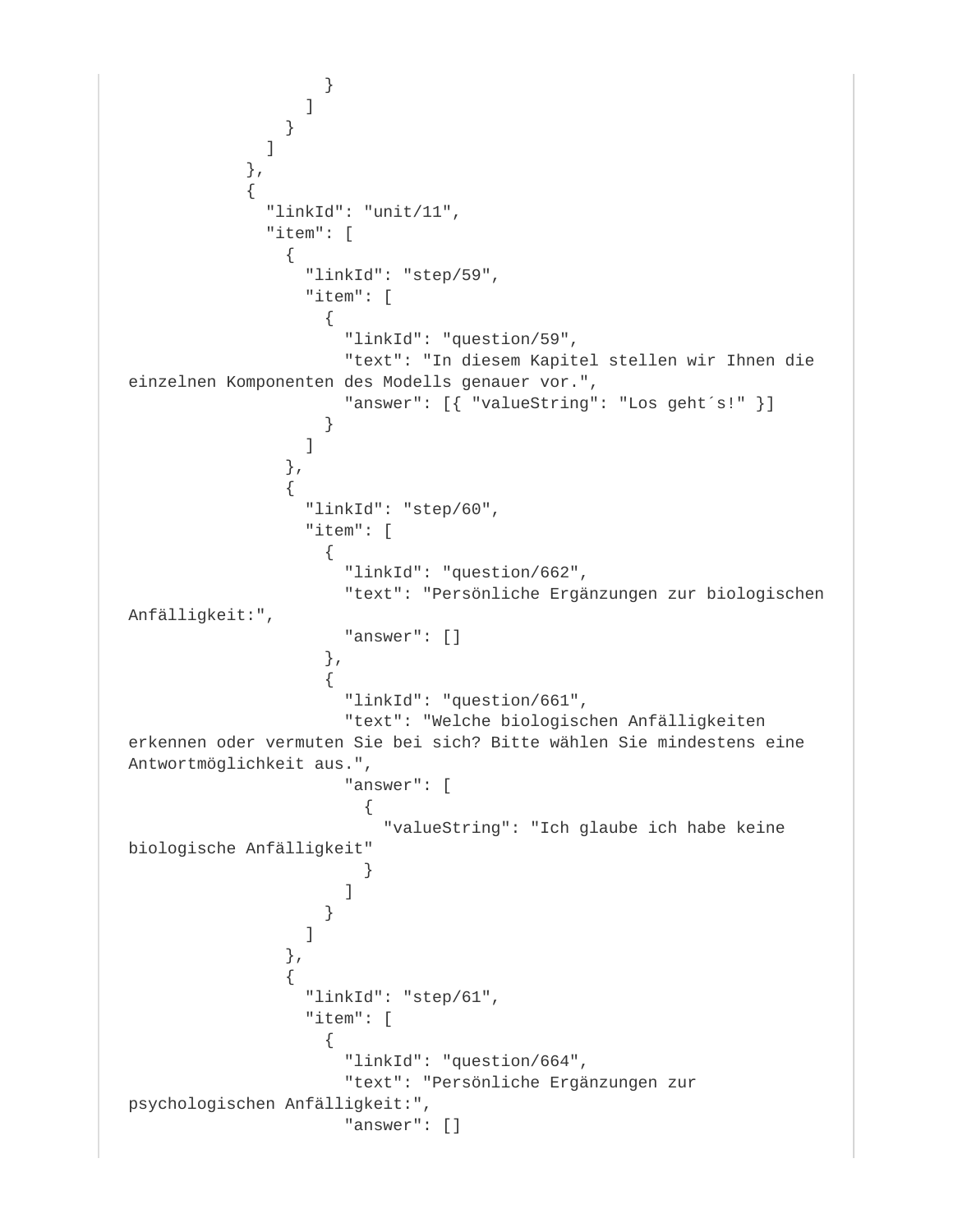```
 },
\{ "linkId": "question/663",
                      "text": "Welche psychologischen Anfälligkeiten 
erkennen oder vermuten Sie bei sich?",
                      "answer": [
                        { "valueString": "Probleme im Umgang mit 
Stress" }
design to the control of the control of the control of the control of the control of the control of the control of
 }
 ]
                },
\{ "linkId": "step/62",
                  "item": [
\{ "linkId": "question/666",
                      "text": "Persönliche Ergänzungen:",
                      "answer": []
 },
\{ "linkId": "question/667",
                      "text": "Welche Belastungen oder Stressfaktoren 
bestehen bei Ihnen auch **aktuell** noch?",
                      "answer": []
 },
\{ "linkId": "question/665",
                      "text": "Welche der oben genannten sozialen 
Faktoren könnten bei Ihnen einen Nährboden für die Entstehung Ihrer 
Depression dargestellt haben, d.h. welche Belastungen bestanden **schon 
bevor** Sie Ihre Beschwerden bemerkt haben?",
                      "answer": [
                        { "valueString": "Schwierigkeiten im sozialen 
Umgang" }
design to the control of the control of the control of the control of the control of the control of the control of
 }
 ]
 }
 ]
            },
\{ "linkId": "unit/12",
              "item": [
{
                  "linkId": "step/66",
                  "item": [
\{ "linkId": "question/66",
                      "text": "Diese Kombination aus Anfälligkeiten und
```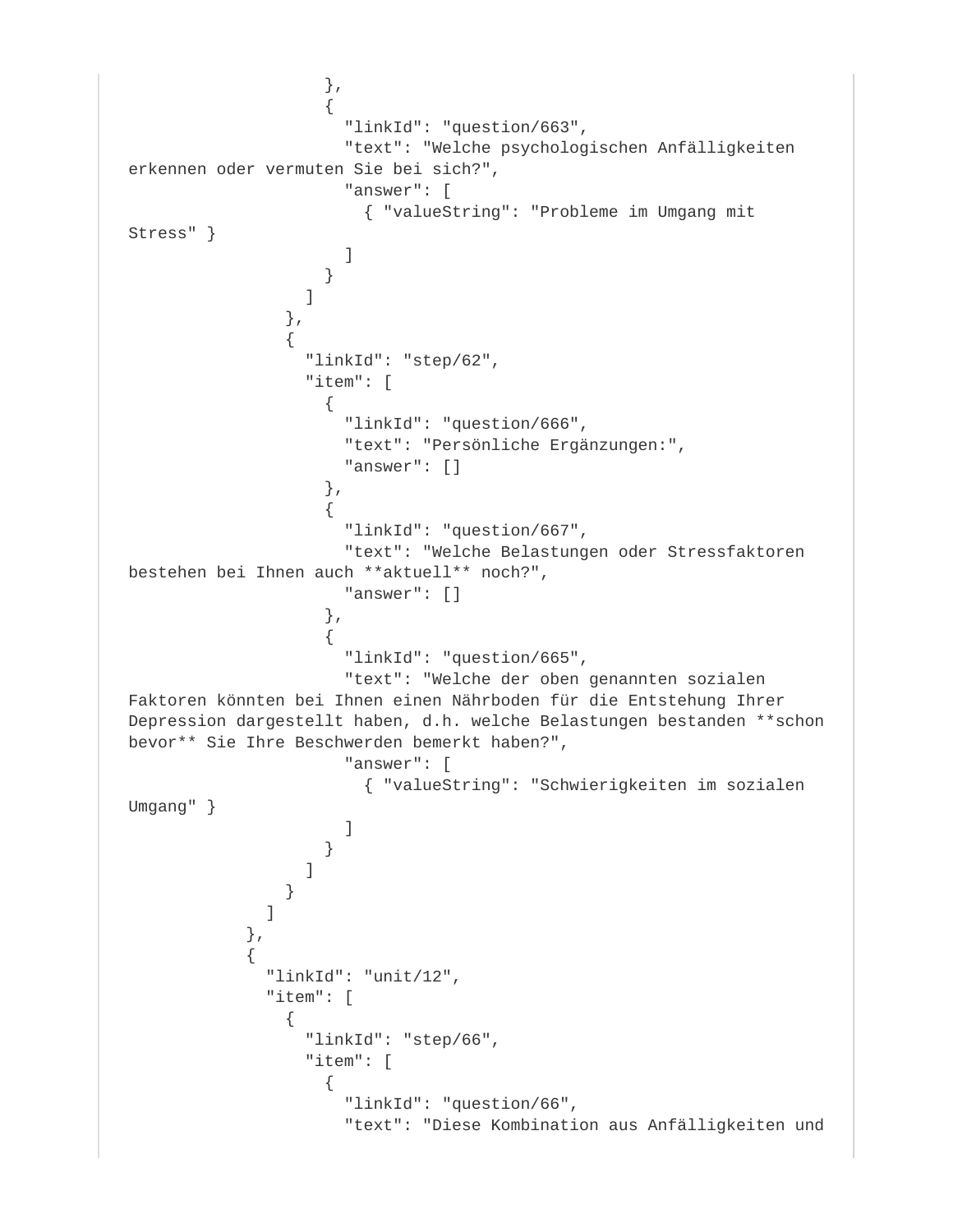```
aktuellen Belastungen hat bei Ihnen vermutlich das Fass zum Überlaufen 
gebracht und ihre depressive Erkrankung ausgelöst.",
                         "answer": [
\{ "valueString": "Weiter zum Lichtblick: Die 
Bewältigungsstrategien"
 }
design to the control of the control of the control of the control of the control of the control of the control of
 }
design to the control of the control of the control of the control of the control of the control of the control of the control of the control of the control of the control of the control of the control of the control of th
 }
 ]
              },
\{ "linkId": "unit/13",
                "item": [
\{ "linkId": "step/71",
                    "item": [
\{ "linkId": "question/71",
                         "text": "Die Übungen zu diesem Modul haben 
weniger Übungscharakter und sind eher als "Zusatz-Wissen" gedacht. Sie
haben dort die Möglichkeit, einige weitere Entstehungsmodelle kennen zu 
lernen, die verschiedene Faktoren aus dem Bio-Psycho-Sozialen Modell 
ergänzen oder vertiefen. Wir wollen Sie mit weiteren Modellen nicht 
verwirren. Andererseits erschien es uns wichtig, für Interessierte auch 
zu erwähnen, dass es diese gibt. Die Modelle, schließen sich 
gegenseitig nicht aus, sondern sie ergänzen sich. Sie können sich diese 
vertiefenden Infos im Übungsbereich ansehen, wenn es Sie interessiert. 
Sie müssen es aber nicht, um im Training gut weitermachen zu können.",
                        "answer": [{ "valueString": "Modul beenden" }]
 }
 ]
 }
 ]
 }
 ]
 }
       },
\{ "resource": {
            "resourceType": "QuestionnaireResponse",
           "status": "completed",
           "authored": "2021-10-01T12:30:41.193Z",
           "author": {
              "reference": "Organization",
              "display": "Kirinus Digital"
           },
            "item": [
```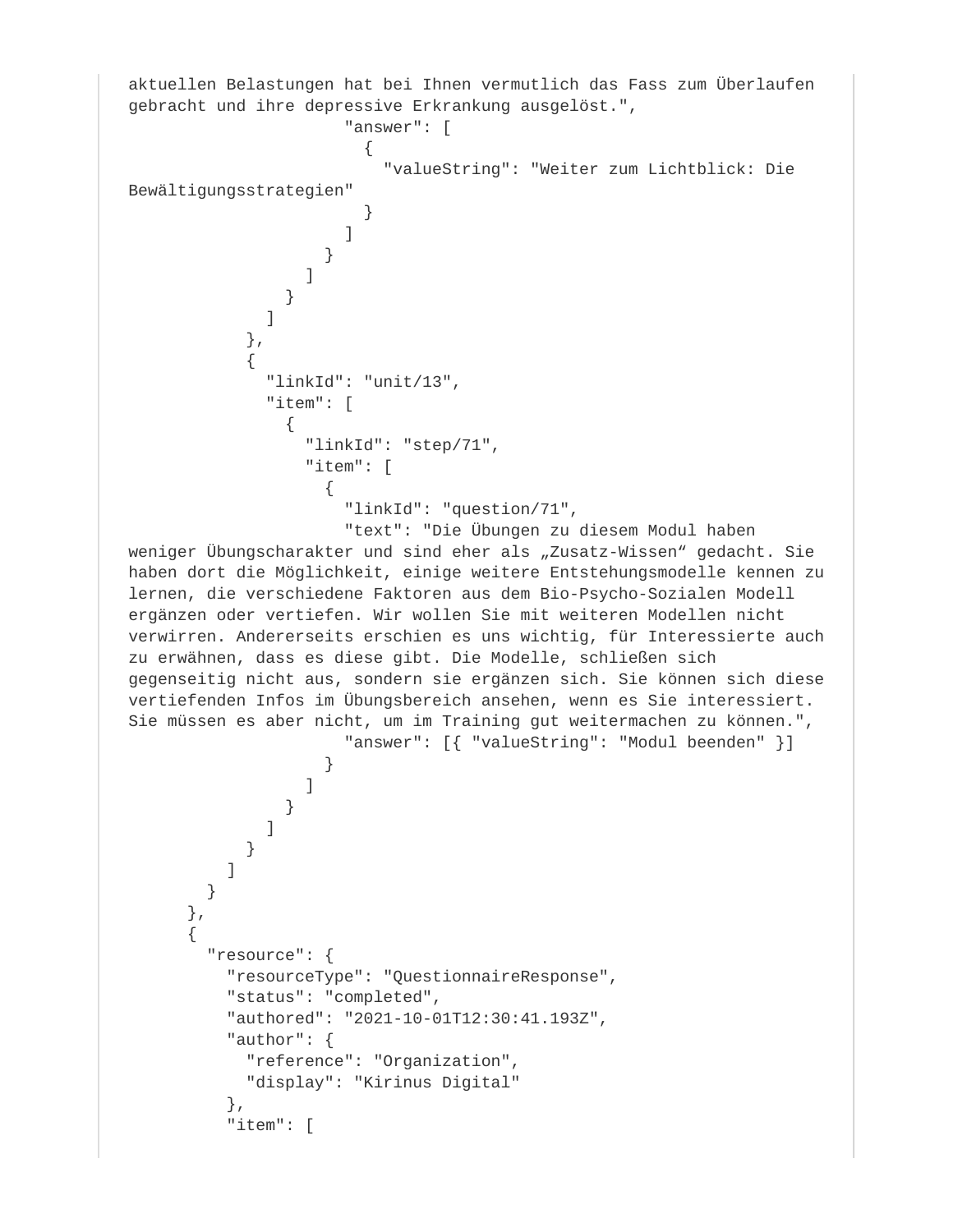```
\{ "linkId": "unit/6",
            "item": [
\{ "linkId": "step/26",
               "item": [
\{ "linkId": "question/26",
                  "text": "Aber was zeichnet nun eine Depression 
aus und was unterscheidet sie von "nur schlechter Laune"?",
                  "answer": [{ "valueString": "Weiter" }]
 }
 ]
             },
{
               "linkId": "step/27",
               "item": [
\{ "linkId": "question/27",
                  "text": "Lassen Sie uns im nächsten Schritt 
schauen, wie sich die Depression bei Ihnen äußert!",
                  "answer": [{ "valueString": "Weiter" }]
 }
 ]
 },
\{ "linkId": "step/28",
               "item": [
\{ "linkId": "question/652",
                  "text": "Gibt es etwas, das Sie ergänzen 
möchten?",
                  "answer": []
 },
\{ "linkId": "question/651",
                  "text": "Welche dieser Symptome auf 
**gedanklicher Ebene** haben Sie bei sich selbst an einer **Mehrzahl 
der Tage in den letzten 14 Tagen** beobachtet?",
                  "answer": [{ "valueString": 
"Konzentrationsprobleme" }]
 }
 ]
             },
{
               "linkId": "step/29",
               "item": [
\{ "linkId": "question/654",
                  "text": "Gibt es etwas, das Sie ergänzen
```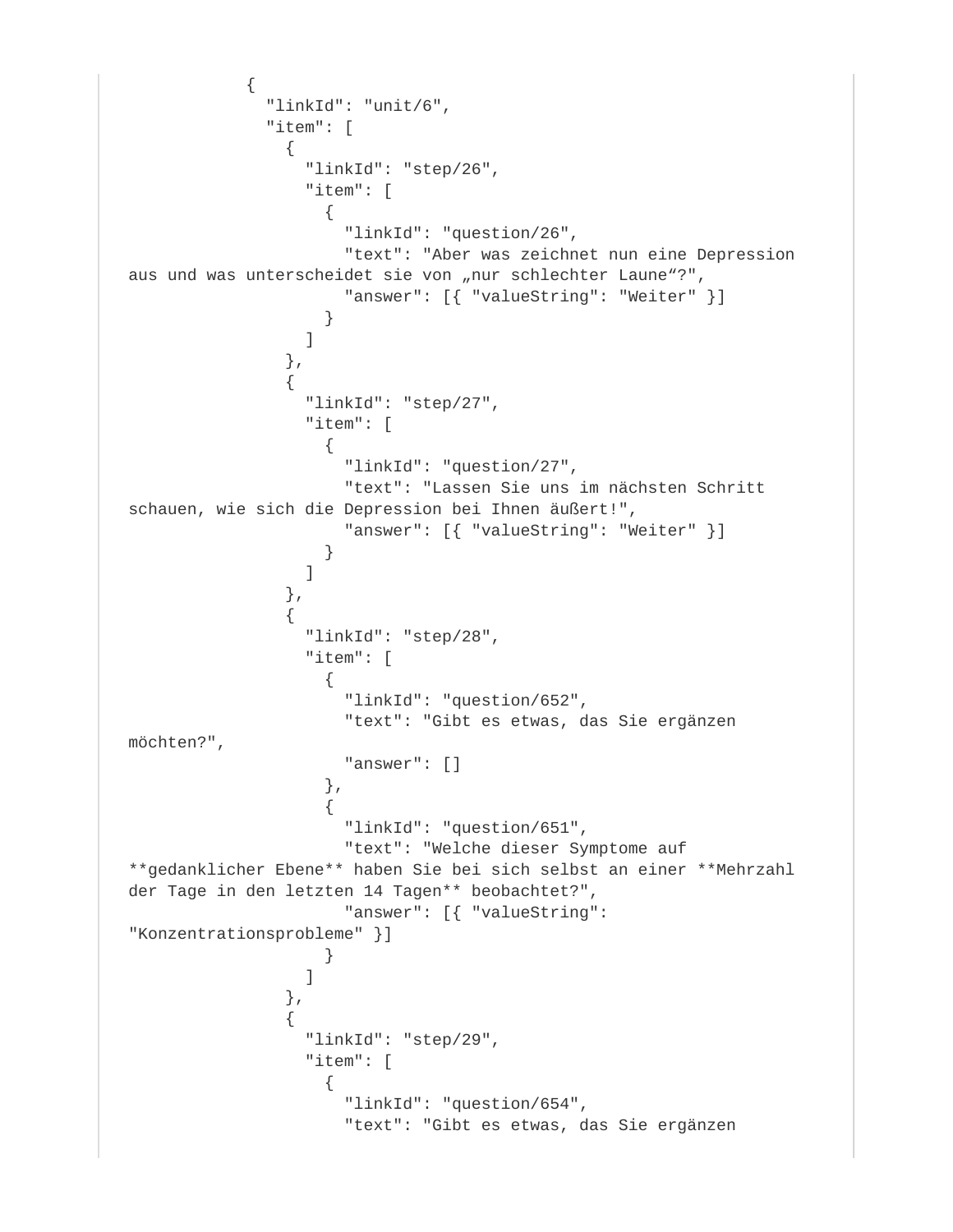```
möchten?",
                   "answer": []
 },
\{ "linkId": "question/653",
                    "text": "Welche dieser Symptome auf 
**Gefühlsebene** haben Sie bei sich selbst an einer **Mehrzahl der Tage 
in den letzten 14 Tagen** beobachtet?",
                    "answer": [
                    { "valueString": "Gefühl der "Gefühllosigkeit""
}
design to the control of the control of the control of the control of the control of the control of the control of
 }
 ]
               },
\{ "linkId": "step/30",
                "item": [
\{ "linkId": "question/656",
                    "text": "Gibt es etwas, das Sie ergänzen 
möchten?",
                    "answer": []
 },
\{ "linkId": "question/655",
                    "text": "Welche dieser Symptome auf 
**Verhaltensebene** haben Sie bei sich selbst an einer **Mehrzahl der 
Tage in den letzten 14 Tagen** beobachtet?",
                    "answer": [
\{ "valueString": "Weniger Aktivitäten (sowohl 
positive, angenehme als auch eher unangenehme Pflichten)"
 }
 ]
 }
 ]
              },
\{ "linkId": "step/31",
                "item": [
\{ "linkId": "question/658",
                    "text": "Gibt es etwas, das Sie ergänzen 
möchten?",
                    "answer": []
 },
\{ "linkId": "question/657",
                    "text": "Welche dieser Symptome auf
```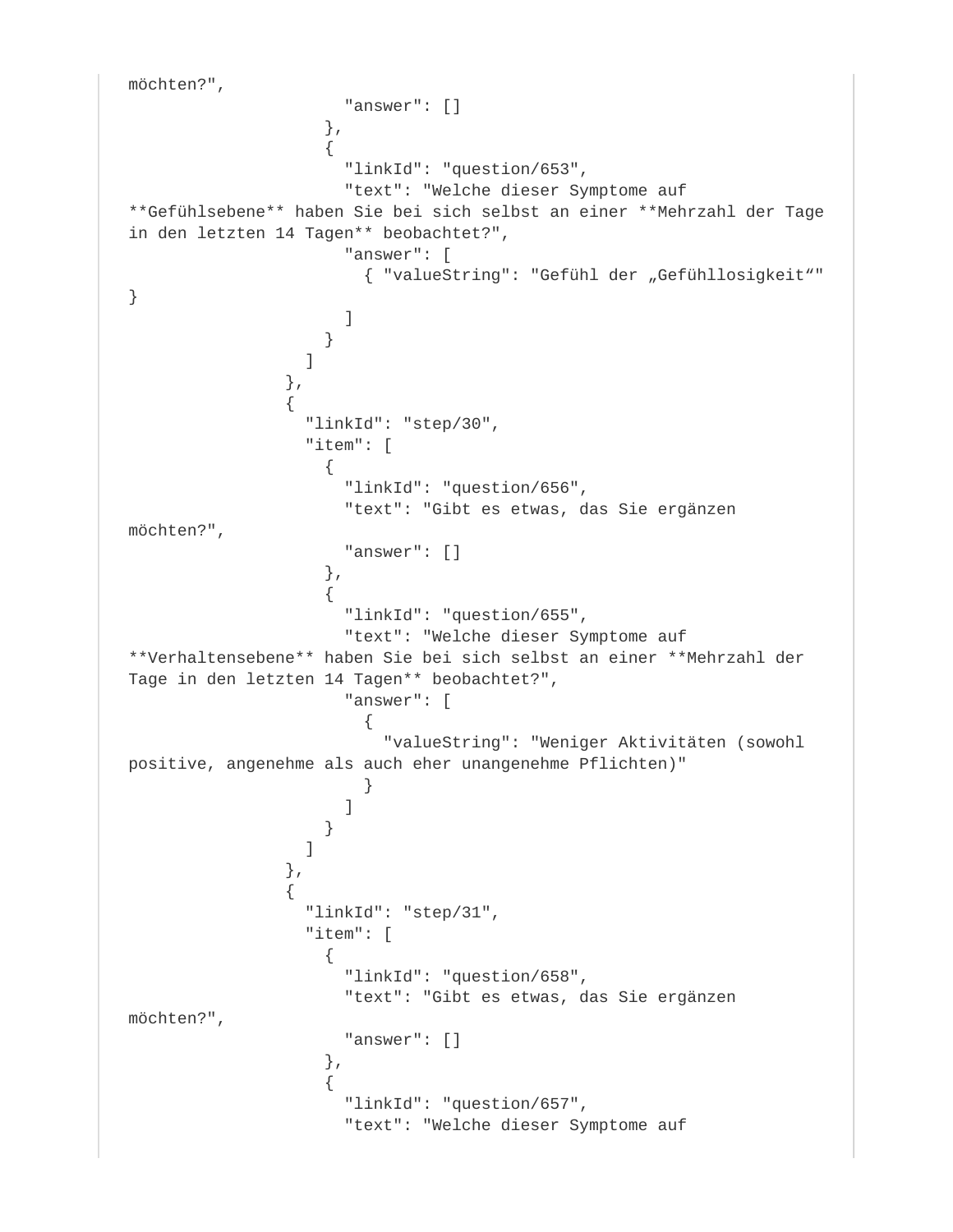```
**körperlicher Ebene** haben Sie bei sich selbst an einer **Mehrzahl 
der Tage in den letzten 14 Tagen** beobachtet?",
                        "answer": [{ "valueString": "Erschöpfung, 
Schwäche" }]
 }
 ]
                 },
\{ "linkId": "step/34",
                   "item": [
\{ "linkId": "question/34",
                        "text": "Zusätzlich dazu können noch weitere 
Symptome (aus den Bereichen Denken, Fühlen, Handeln, Körper) auftreten, 
bspw. innere Unruhe, Grübeln, Ängste oder Kopfschmerzen. Diese müssen 
aber nach ICD-10 nicht auftreten, um die Diagnose Depression offiziell 
vergeben zu dürfen.",
                        "answer": [{ "valueString": "Weiter" }]
 }
design to the control of the control of the control of the control of the control of the control of the control of the control of the control of the control of the control of the control of the control of the control of th
                 },
\{ "linkId": "step/35",
                   "item": [
\{ "linkId": "question/35",
                        "text": "***Wichtig:*** Die offiziellen 
Diagnosekriterien nach ICD-10 machen **keine Aussage** darüber, **was 
eine Depression ausgelöst** haben könnte! Sie beschreiben nur die 
spürbaren Symptome.\n\n\n\nBeachten Sie bitte auch: Die Einschätzung, 
ob eine Depression vorliegt, sowie die Diagnosestellung muss immer 
durch eine Ärztin, einen Arzt, eine Psychotherapeutin oder einen 
Psychotherapeuten erfolgen. Selbsttests können lediglich einen Hinweis 
auf eine Depression geben!",
                        "answer": [{ "valueString": "Weiter" }]
 }
 ]
                 },
\{ "linkId": "step/36",
                   "item": [
\{ "linkId": "question/36",
                        "text": "In welchem Verlauf finden Sie sich 
wieder? \n\n***Vergessen Sie nicht:*** Diese Einschätzung und 
Diagnosestellung muss immer durch eine Ärztin, einen Arzt, eine 
Psychotherapeutin oder einen Psychotherapeuten erfolgen. Selbsttests (z.
B. aus dem Internet) können nur einen Hinweis geben.",
                        "answer": [{ "valueString": "rezidivierende 
Depression" }]
```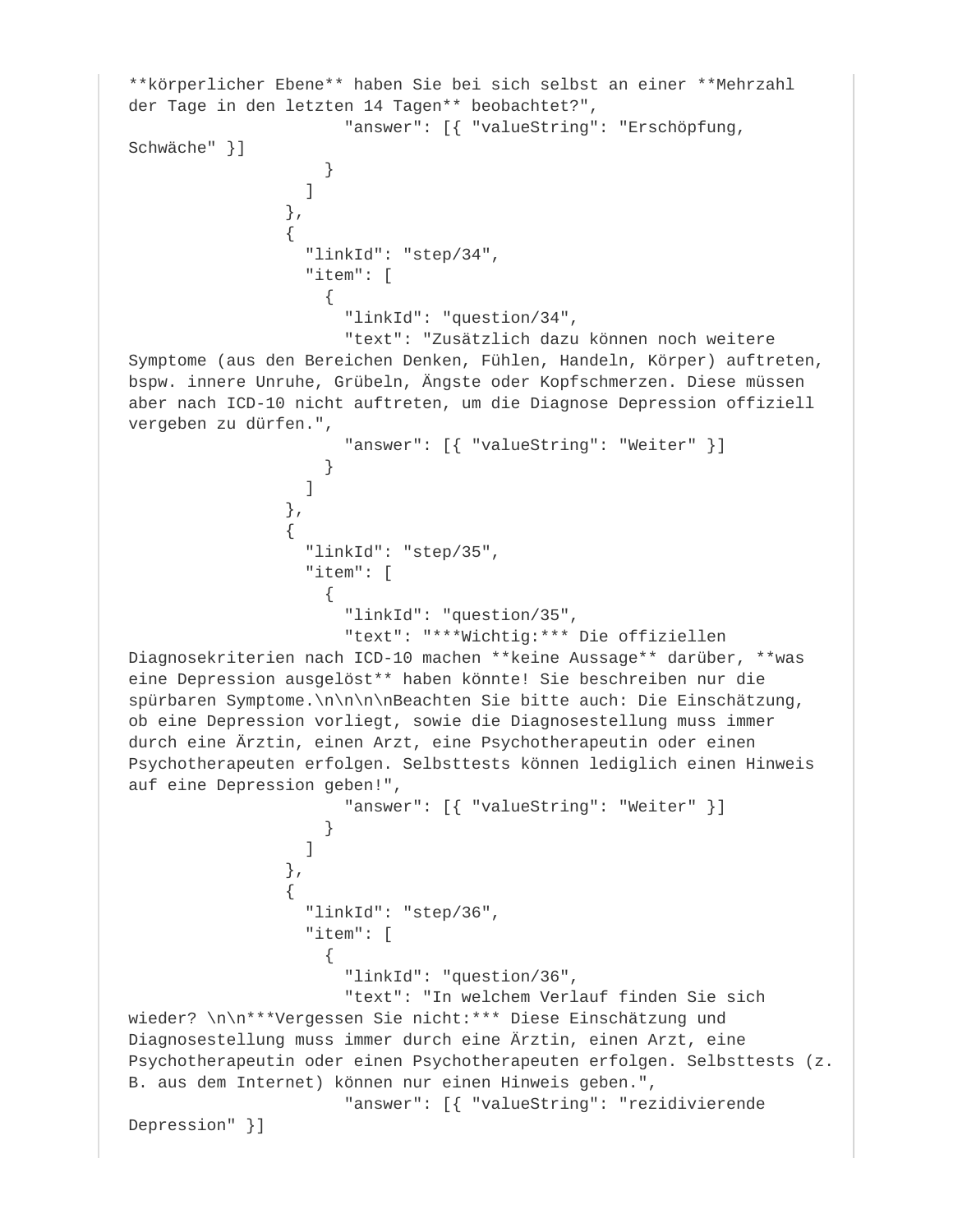```
 }
 ]
                   },
\{ "linkId": "step/39",
                     "item": [
\{ "linkId": "question/39",
                          "text": "Machen Sie gerne eine Pause, bevor Sie 
mit dem nächsten Kapitel starten!",
                          "answer": [
                            { "valueString": "Weiter zum nächsten Kapitel" }
design to the control of the control of the control of the control of the control of the control of the control of
 }
design to the control of the control of the control of the control of the control of the control of the control of the control of the control of the control of the control of the control of the control of the control of th
 }
 ]
              },
\{ "linkId": "unit/7",
                 "item": [
\{ "linkId": "step/40",
                     "item": [
\{ "linkId": "question/40",
                          "text": "Lernen Sie im Folgenden mehr über die 
unterschiedlichen Behandlungsmöglichkeiten!",
                          "answer": [{ "valueString": "Alles klar!" }]
 }
 ]
                   },
\{ "linkId": "step/42",
                     "item": [
\{ "linkId": "question/42",
                          "text": "Dieses Online-Training wurde nach 
**verhaltenstherapeutischen Prinzipien** entwickelt. Aus diesem Grund 
möchten wir Ihnen diese Therapieform im Folgenden näher vorstellen.
\n\nWenn Sie mehr zu den anderen Psychotherapieverfahren erfahren 
möchten, empfehlen wir Ihnen unsere Übung, auf die wir am Ende des 
Moduls verweisen.",
                          "answer": [
                            { "valueString": "Zur kognitiven 
Verhaltenstherapie" }
design to the control of the control of the control of the control of the control of the control of the control of
 }
 ]
                   },
```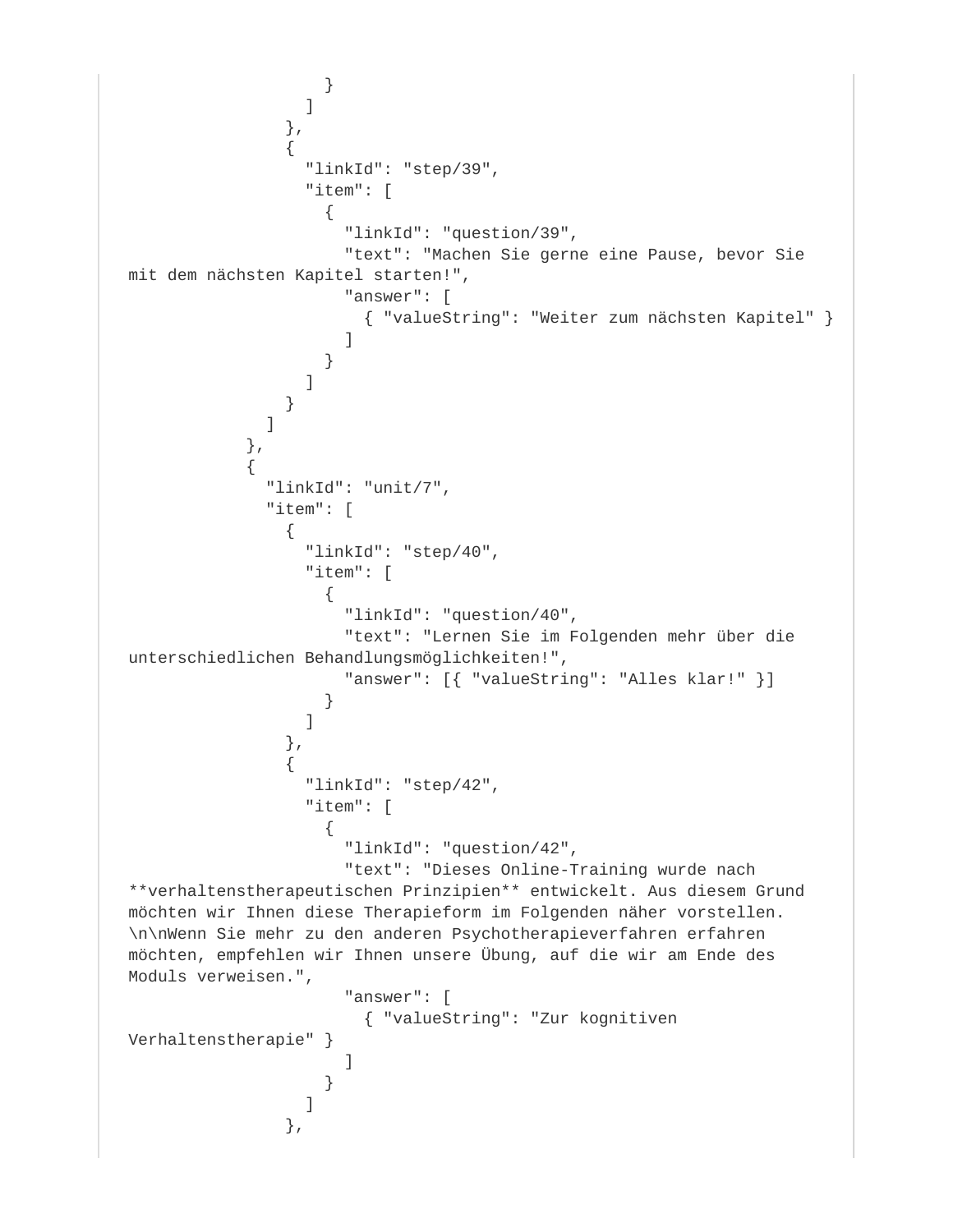```
\{ "linkId": "step/44",
                 "item": [
\{ "linkId": "question/44",
                     "text": "Verhaltenstherapeutische Sitzungen 
finden in der Regel einmal pro Woche statt, die Krankenkassen 
übernehmen in der Regel die Kosten für bis zu 80 Stunden (in 
Ausnahmefällen sind auch noch mehr Stunden möglich). Therapeut:in und 
Patient:in sitzen sich im Normalfall gegenüber.\n\nDie 
Verhaltenstherapie ist die wissenschaftlich am besten belegte Form der 
Psychotherapie und sie scheint durch ihre strukturierte Vorgehensweise 
auch das für ein Online-Training am besten geeignete Verfahren zu 
sein.",
                     "answer": [{ "valueString": "Weiter" }]
 }
 ]
               },
\{ "linkId": "step/46",
                 "item": [
\{ "linkId": "question/46",
                     "text": "Generell ist bei der Einnahme von 
Antidepressive folgendes zu beachten:\n\n- Bei der Einnahme eines 
Antidepressivums dauert es **ca. 2 Wochen**, bis sich die Stimmung 
deutlich verbessert.\n\n- **Nebenwirkungen** können sofort auftreten, 
sind jedoch **meist nur vorübergehend**.\n\n- Antidepressiva machen
**nicht abhängig**.\n\n- Antidepressiva **verändern die Persönlichkeit 
nicht**.\n\n- Antidepressiva sollten auch noch eine Zeit lang weiter 
eingenommen werden, wenn die Symptome bereits abgeklungen sind.",
                    "answer": [{ "valueString": "Ok" }]
 }
 ]
               },
\{ "linkId": "step/47",
                 "item": [
\{ "linkId": "question/47",
                     "text": "Wenn Sie mehr zur Wirkweise von 
Antidepressiva und den verschiedenen Wirkstoffgruppen erfahren möchten, 
empfehlen wir Ihnen unsere Übung, auf die wir am Ende des Moduls 
verweisen!",
                     "answer": [{ "valueString": "Alles klar!" }]
 }
 ]
               },
\{ "linkId": "step/48",
```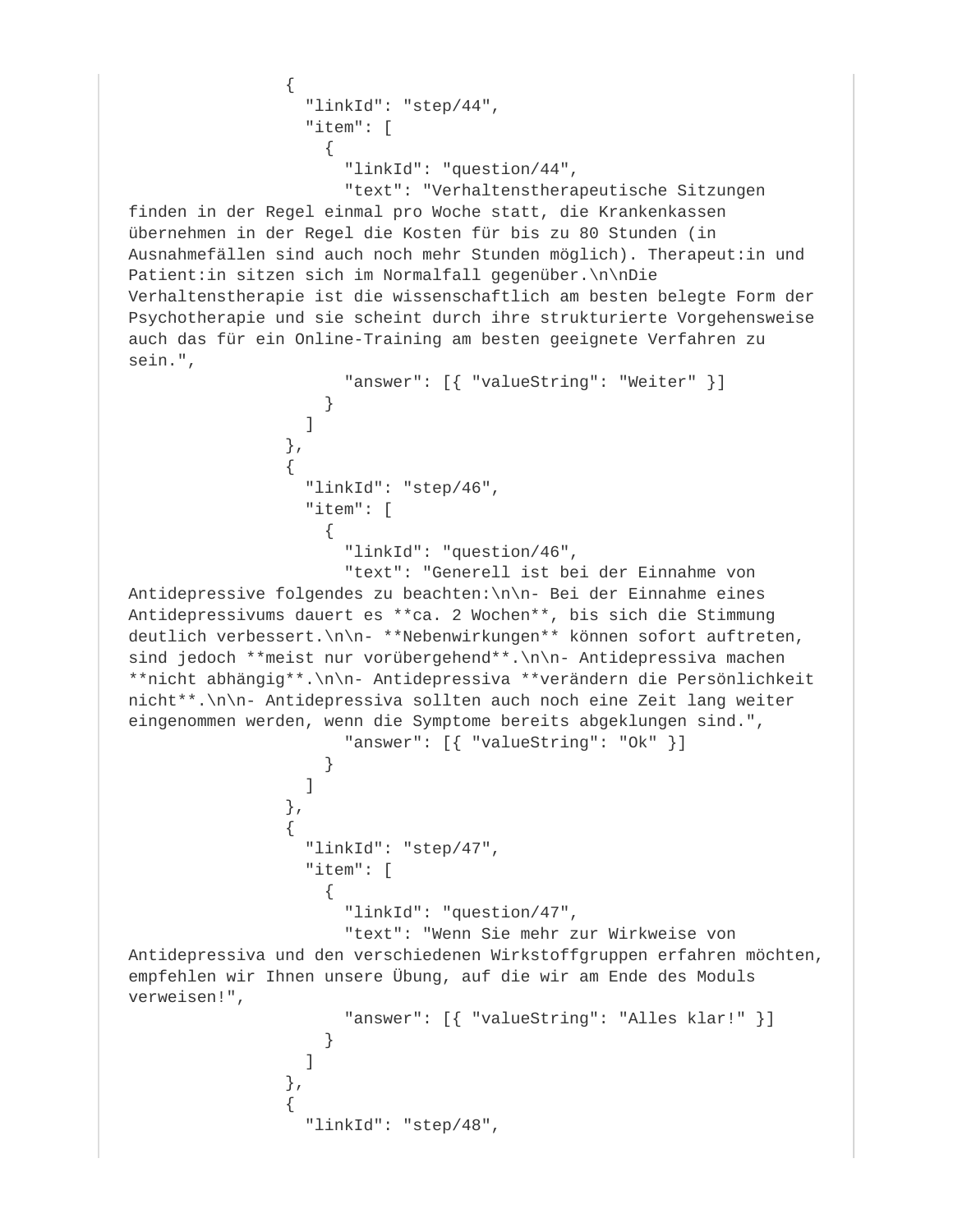```
 "item": [
\{ "linkId": "question/48",
                     "text": "***Wichtig***: Bei Fragen zur Einnahme 
von Psychopharmaka kontaktieren Sie bitte unbedingt immer Ihren 
behandelnden Arzt oder Ihre behandelnde Ärztin! **Nur ein Arzt oder 
eine Ärztin ist berechtigt, Medikamente zu verschreiben** (bspw. ein 
Psychiater, eine Psychiaterin, ein Nervenarzt, eine Nervenärztin oder 
auch Ihr Hausarzt oder Ihre Hausärztin). Psychologische 
Psychotherapeuten und Psychotherapeutinnen dürfen keine Medikamente 
verschreiben.",
                     "answer": [{ "valueString": "Alles klar!" }]
 }
 ]
 }
 ]
 }
 ]
 }
      },
\{ "resource": {
          "resourceType": "QuestionnaireResponse",
          "status": "completed",
          "authored": "2021-10-01T12:39:00.155Z",
          "author": {
            "reference": "Organization",
           "display": "Kirinus Digital"
          },
          "item": [
\{ "linkId": "step/1501",
             "item": [
\{ "linkId": "question/2264",
                "text": "<p><b>Gut zu wissen:</b> Es gibt neben den
vier Richtlinienverfahren auch noch weitere psychotherapeutische 
Verfahren, z.B. die Gestalttherapie. Allerdings werden hierfür die 
Kosten nicht von den Krankenkassen übernommen.\n</p>",
                 "answer": [{ "valueString": "Übung beenden" }]
 }
 ]
 }
 ]
 }
      },
\{ "resource": {
          "resourceType": "QuestionnaireResponse",
          "status": "completed",
```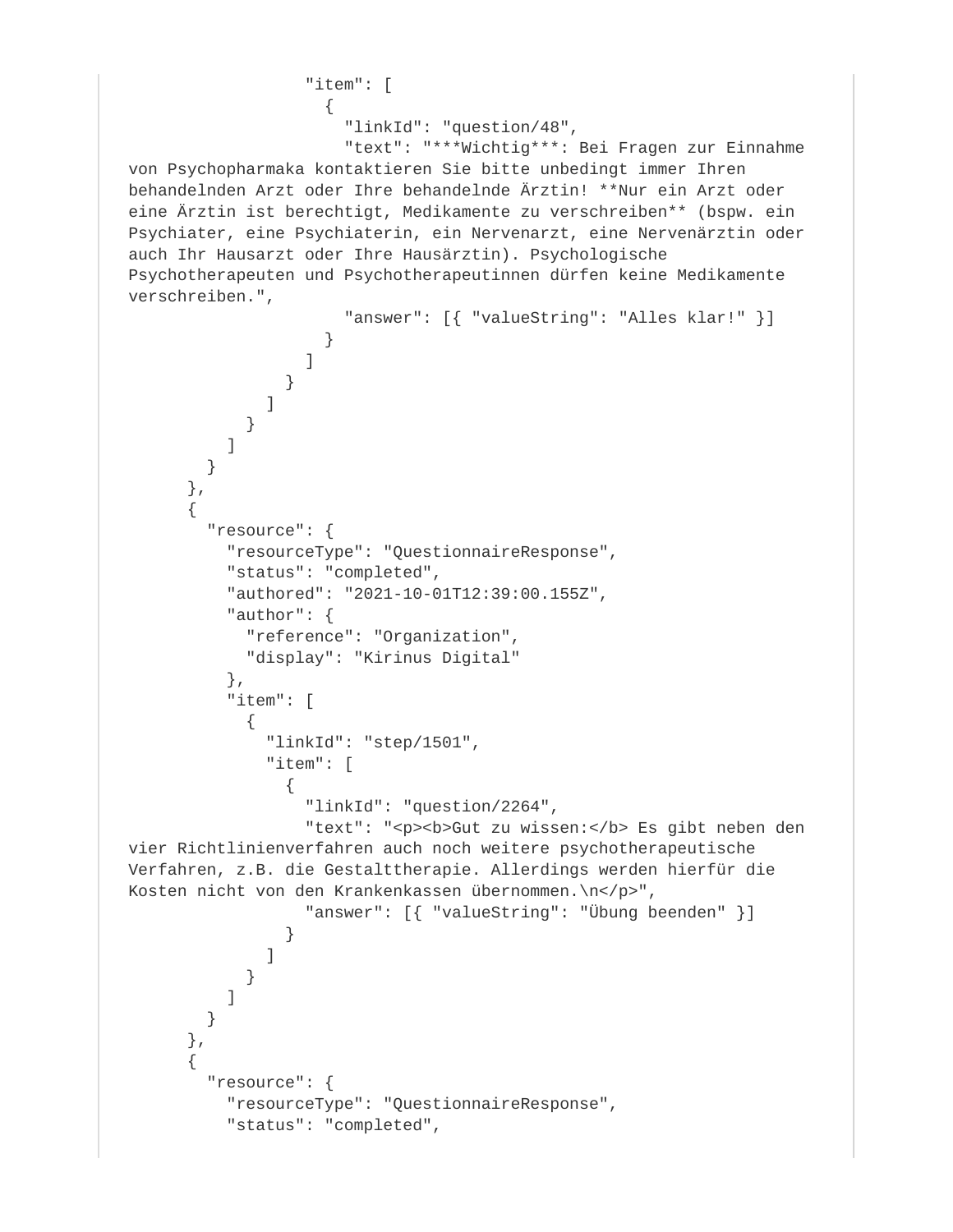```
 "authored": "2021-10-01T12:39:52.291Z",
            "author": {
              "reference": "Organization",
              "display": "Kirinus Digital"
           },
           "item": [
\{ "linkId": "step/1502",
                "item": [
{
                    "linkId": "question/2265",
                    "text": "<p>Erinnern Sie sich noch, wann eine 
medikamentöse Behandlung empfohlen wird?\r\nWelche Aussagen sind 
richtig?\r</p>",
                    "answer": [
\{ "valueString": "Es wird immer eine medikamentöse 
Behandlung neben der Psychotherapie empfohlen."
 }
design to the control of the control of the control of the control of the control of the control of the control of the control of the control of the control of the control of the control of the control of the control of th
 }
 ]
              },
\{ "linkId": "step/1503",
                "item": [
\{ "linkId": "question/2266",
                    "text": "<p>Korrekt sind folgende Aussagen:<
/p><ul><li><p>Bei einer <br/> <br/>b>leichten</b></b><depressiven Episode wird in der
Regel keine Behandlung mit Antidepressiva empfohlen.</p></li><li><p>Bei 
einer <br/> b>mittleren</b> depressiven Episode wird eine Psychotherapie
oder die Gabe von Antidepressiva empfohlen, beides in Kombination zeigt 
sich als etwas besser wirksam.\r</p></li><li><p>>>>>>Bei einer <br/> \verb|s| schweren<
/b> depressiven Episode wird eine Kombination aus Psychotherapie und 
medikamentöser Behandlung empfohlen.\r</p></li></ul><p></p>",
                    "answer": [{ "valueString": "Weiter" }]
 }
 ]
              },
\{ "linkId": "step/1504",
                "item": [
\{ "linkId": "question/2267",
                    "text": "<p>Was denken Sie, welche Abbildung zeigt 
das Gehirn einer gesunden Person und welche das einer depressiven 
Person?</p>",
                    "answer": [
\{
```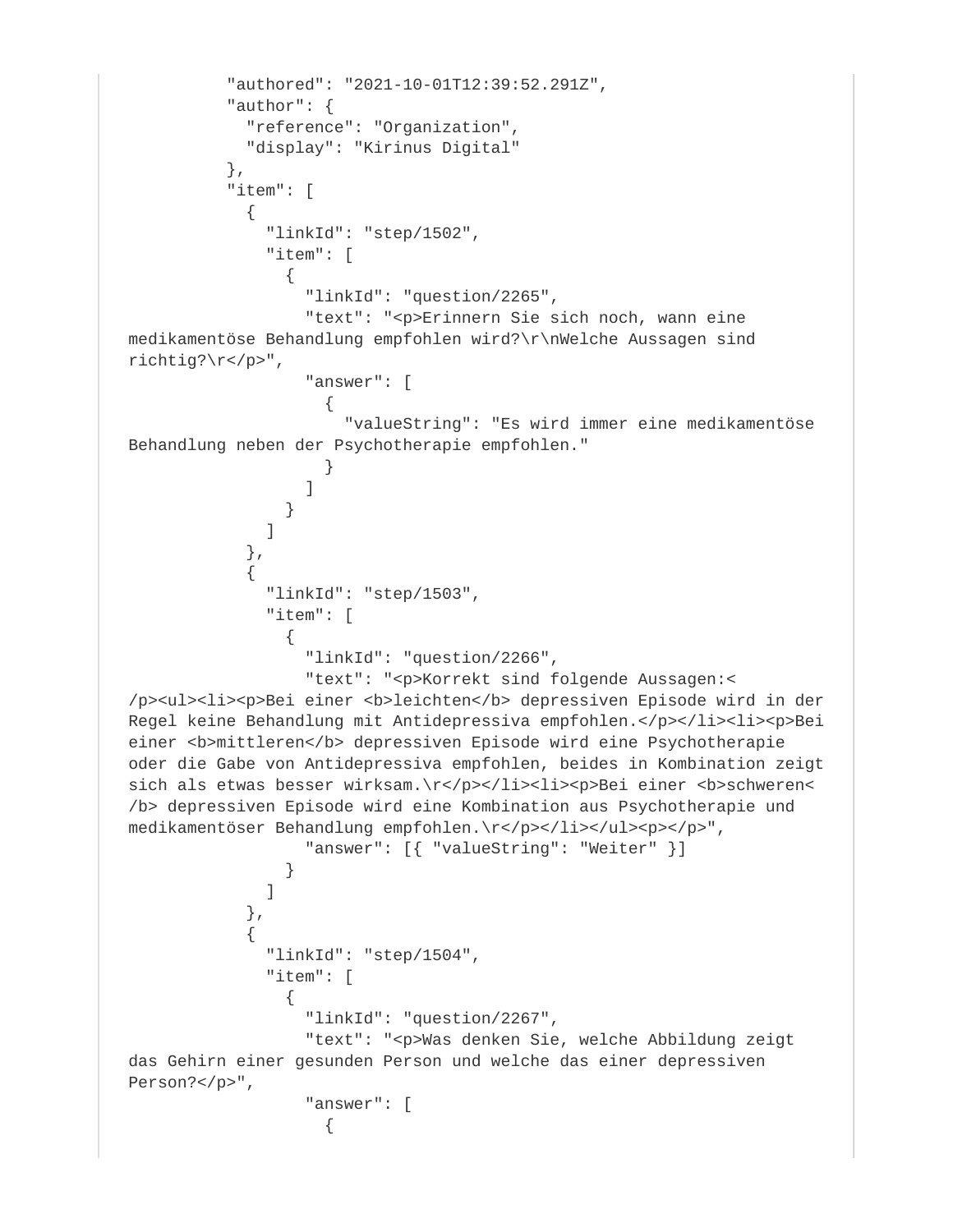```
 "valueString": "Die erste Abbildung zeigt das 
Gehirn einer Person mit einer Depression"
 }
 ]
 }
 ]
          },
\{ "linkId": "step/1505",
            "item": [
\{ "linkId": "question/2268",
              "text": "<p>Das haben Sie gut erkannt!</p>",
              "answer": [{ "valueString": "Weiter" }]
 }
 ]
          },
\{ "linkId": "step/1507",
           "item": [
\{ "linkId": "question/2270",
              "text": "<p><b><i>Merke:</i></b> Verschiedene
Antidepressiva wirken auf verschiedene Transmittersubstanzen und an 
verschiedenen Stellen der Nervenzellen. </p>",
               "answer": [
\{ "valueString": "Weiter zu gängigen Antidepressiva 
und ihren Wirkungen"
 }
 ]
 }
 ]
          },
\{ "linkId": "step/1508",
           "item": [
\{ "linkId": "question/2271",
               "text": "<p>Möchten Sie herausfinden, was Ihnen aus 
dem Modul über die Wirkung von Antidepressiva im Gedächtnis geblieben 
ist?</p>",
               "answer": [
\{ "valueString": "Nein, weiter zu einem Rückblick 
über die generellen Wirkungen von Antidepressiva aus dem Modul"
 }
 ]
 }
 ]
```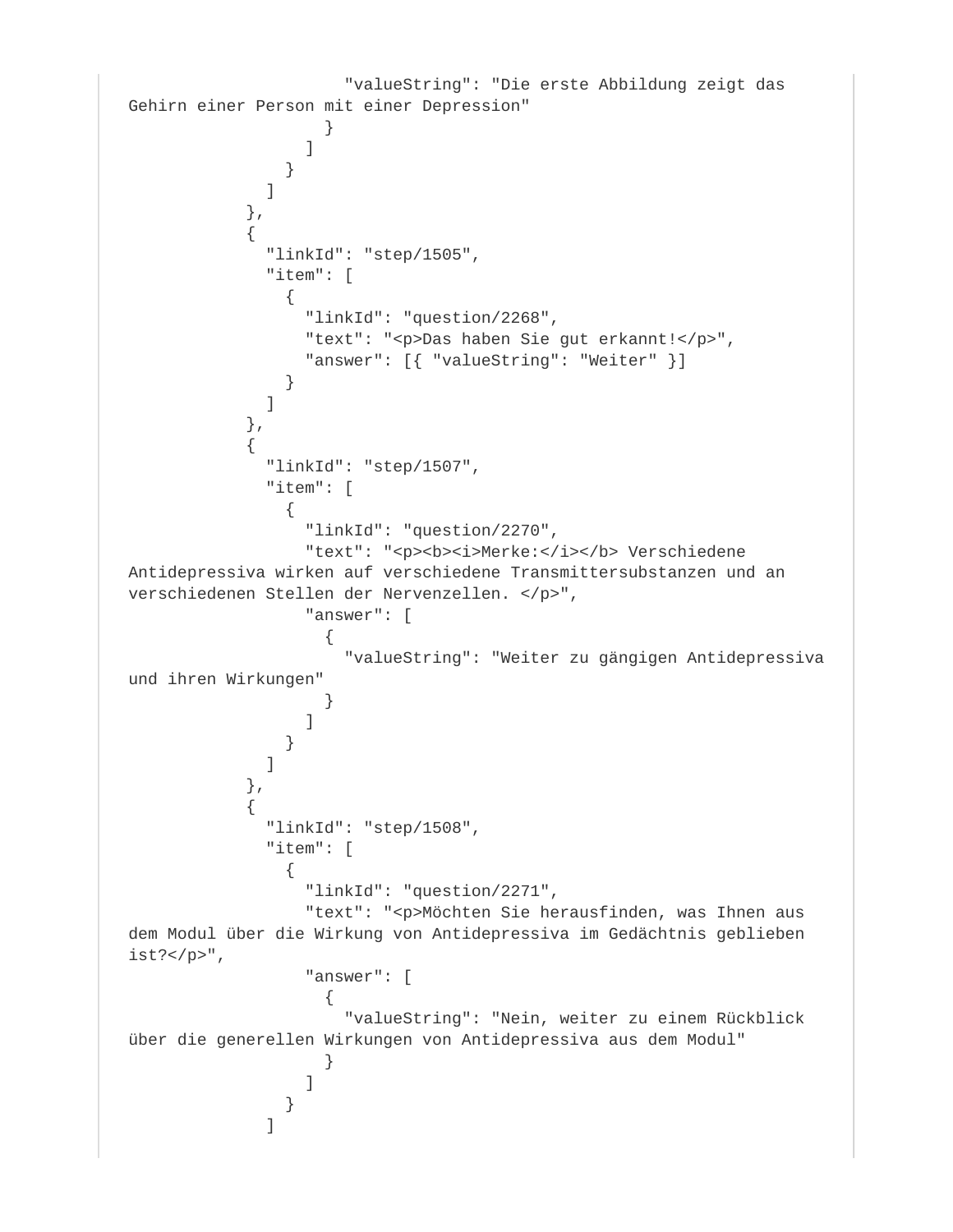```
 },
\{ "linkId": "step/1522",
             "item": [
{
                 "linkId": "question/2285",
                "text": "<p><b><i>Wichtig:</i></b> Falls die
Entscheidung für eine medikamentöse antidepressive Behandlung gefallen 
ist, wird Ihnen Ihr Psychiater oder Ihre Psychiaterin ein oder mehrere 
Präparate mit ihren jeweiligen Vor- und Nachteilen vorschlagen. Sie 
treffen die Entscheidung gemeinsam.\r</p>",
                 "answer": [{ "valueString": "Weiter zu den 
Nebenwirkungen" }]
 }
 ]
            },
\{ "linkId": "step/1523",
              "item": [
{
                 "linkId": "question/2286",
                "text": "<p><i><b>Wichtig:</b></i>>></b>>>>>Bei der
Einnahme des Medikaments Tranylcyproming, eines MAO-Hemmers, können 
Blutdruckkrisen auftreten, wenn eine tyraminarme Diät nicht eingehalten 
wird. Lebensmittel, die Tyrannin enthalten, sind beispielsweise Käse 
und Rotwein.\r</p>",
                 "answer": [{ "valueString": "Weiter" }]
 }
 ]
 }
 ]
 }
      },
\{ "resource": {
          "resourceType": "Observation",
          "code": {
            "coding": [
\{ "system": "http://loinc.org",
               "code": "44261-6",
               "display": "Patient Health Questionnaire 9 item (PHQ-9) 
total score [Reported]"
 }
            ],
            "text": "PHQ-9 Questionnaire"
          },
          "category": [
\{ "coding": [
```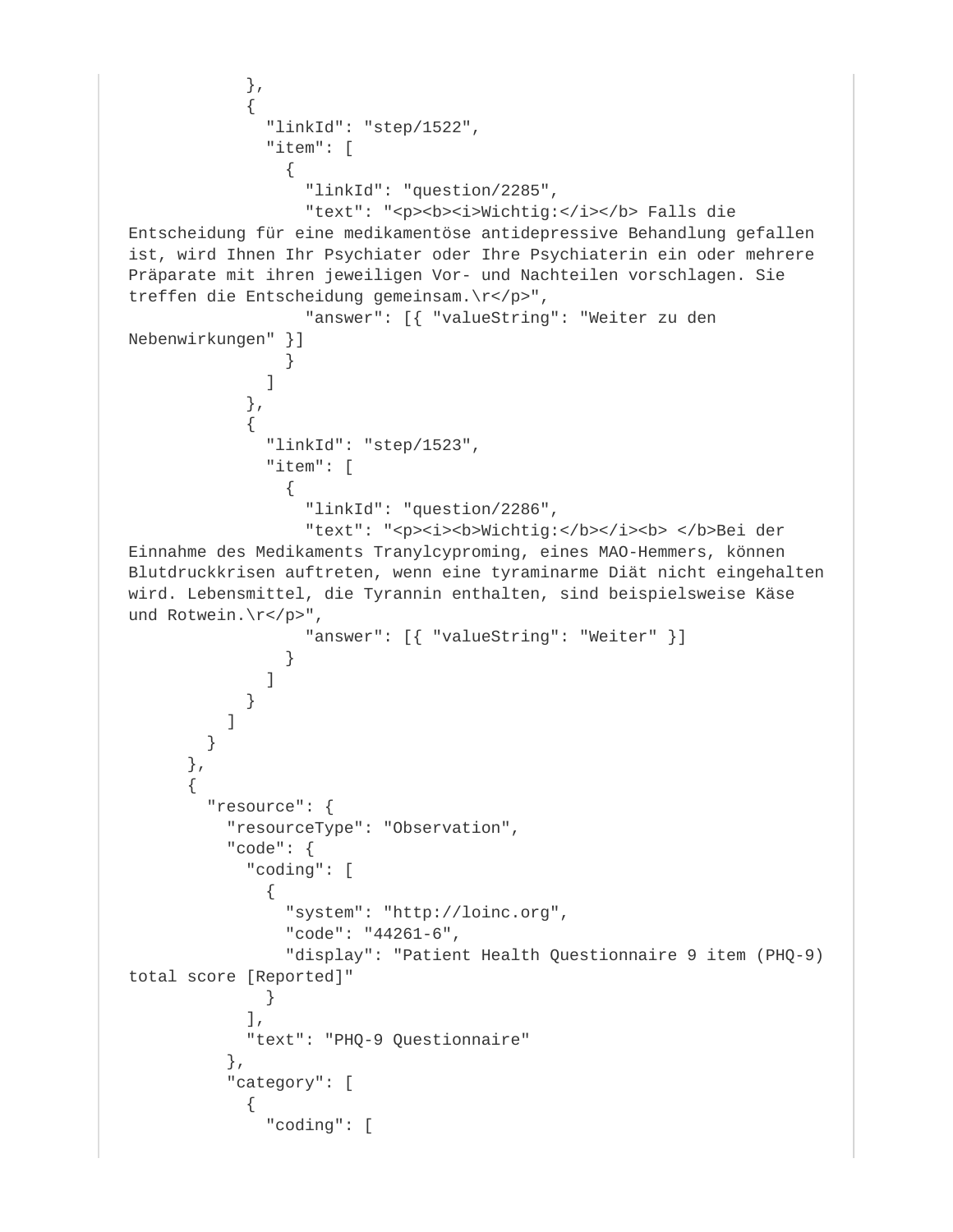```
\{ "system": "http://terminology.hl7.org/CodeSystem
/observation-category",
                  "code": "survey",
                  "display": "Survey"
 }
 ]
 }
         \vert,
          "status": "final",
          "subject": {
            "reference": "user/johndoe@email.com",
            "display": " ",
            "type": "user"
          },
          "valueInteger": 0,
          "interpretation": [
\{ "coding": [
{
                  "system": "http://loinc.org",
                  "code": "89193-7",
                  "display": "Patient reported outcome measure score 
interpretation"
 }
             \vert,
              "text": "Scores range from 0 to 27, where higher values 
are correlated to more depression."
 }
 ]
        }
      },
\{ "resource": {
          "resourceType": "QuestionnaireResponse",
          "status": "completed",
          "authored": "2021-10-01T12:41:21.835Z",
          "author": {
            "reference": "Organization",
            "display": "Kirinus Digital"
          },
          "item": [
           \{ "text": "mood", "answer": [\{ "valueString": "Gut" \}] ,
            { "text": "thought", "answer": [{ "valueString": "Viel" }] 
},
            { "linkId": "positiveFeelings", "item": [] },
            { "linkId": "negativeFeelings", "item": [] },
           \{ "text": "active", "answer": [\{ "valueString": "false" \}]},
           \{ "linkId": "activities", "item": [ ] \},
```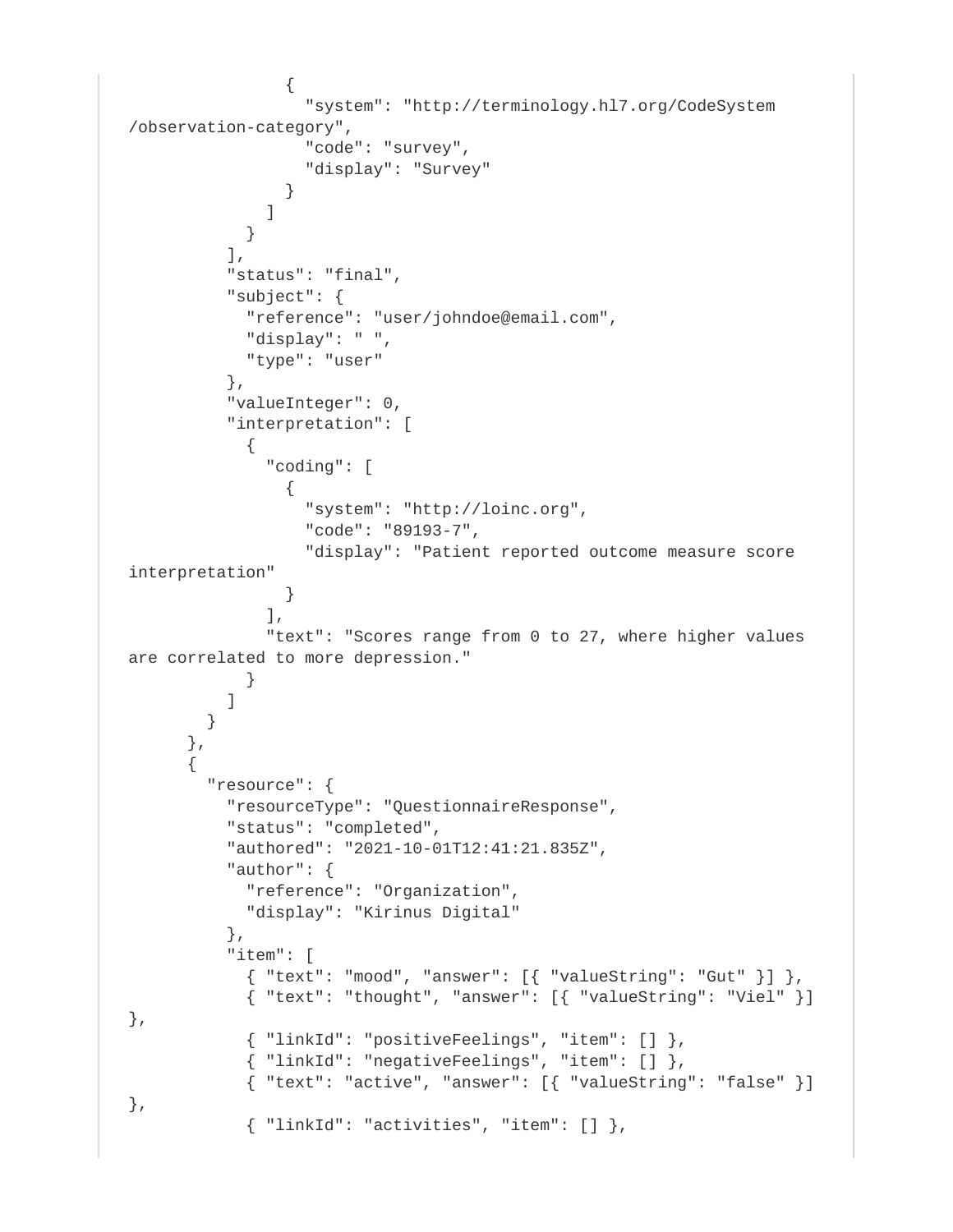```
 { "text": "note", "answer": [{ "valueString": "jm hnbcvx" 
}] }
 ]
        }
       },
\{ "resource": {
          "resourceType": "InsurancePlan",
           "type": [{ "coding": [], "text": "starter" }],
          "identifier": [
            \{ "id": "activationCode", "value": "jkl" },
            { "id": "trainingVersion", "value": "2.7.8" } ],
           "extension": [
\{ "id": "valid",
              "url": "https://github.com/kirinus/mhp-fhir-data-export
/blob/main/extensions/license-validation-status.extension.json",
              "valueBoolean": false
            },
\{ "id": "status",
               "url": "https://github.com/kirinus/mhp-fhir-data-export
/blob/main/extensions/license-status.extension.json",
              "valueString": "active"
            },
\{ "id": "billingType",
               "url": "https://github.com/kirinus/mhp-fhir-data-export
/blob/main/extensions/license-billing-type.extension.json",
              "valueString": "digaReimbursement"
 }
           ],
           "period": {
            "start": "2021-08-19T10:38:14.002Z",
             "end": "2021-10-18T10:38:14.000Z"
           },
           "ownedBy": {
             "reference": "Organization",
            "display": "Kirinus Digital"
 }
         }
       },
\{ "resource": {
           "resourceType": "Consent",
           "id": "AgreeToPrivacyPolicy",
           "scope": {
             "coding": [
\{
```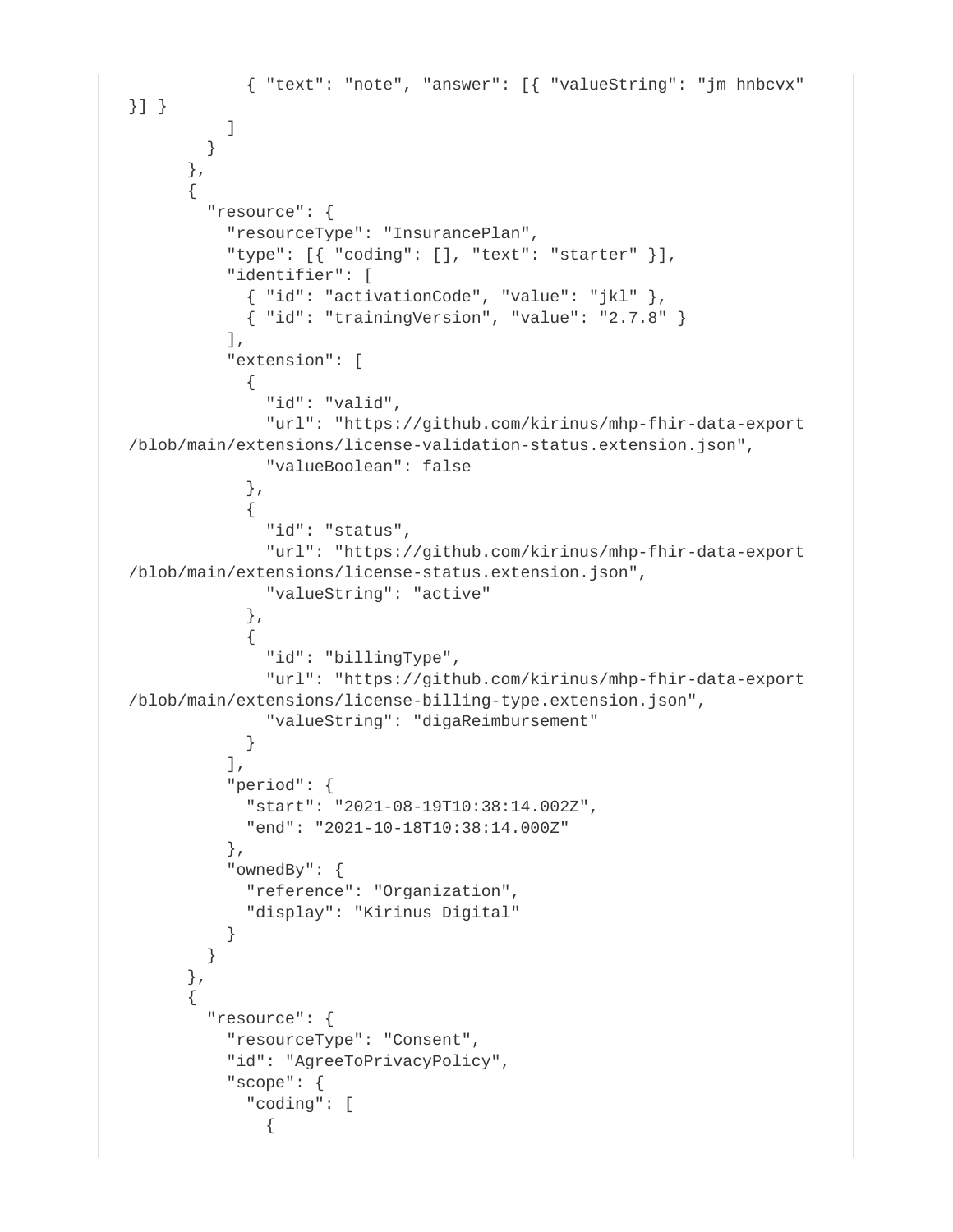```
 "system": "https://terminology.hl7.org/CodeSystem
/consentscope",
                "code": "patient-privacy",
                "display": "Privacy Consent"
 }
            ],
            "text": "Agreement to collect, access, use or disclose 
(share) information"
          },
           "category": [
\{ "coding": [
\{ "system": "https://loinc.org",
                  "code": "59284-0",
                  "display": "Patient Consent"
 }
              ],
              "text": "Consent given by patient"
            },
\{ "coding": [
\{ "system": "https://terminology.hl7.org/CodeSystem
/consentcategorycodes",
                  "code": "npp",
                  "display": "Notice of Privacy Practices"
 }
             \vert,
              "text": "Acknowledgement of custodian notice of privacy 
practices"
 }
          ],
          "status": "active",
          "patient": {
            "reference": "user/b6d760fb-badb-43e4-ae63-0772ac2059bc"
          },
          "organization": [
            { "reference": "Organization", "display": "Kirinus Digital" 
}
         \cdot "dateTime": "2021-08-19T10:36:32.447Z",
          "policy": [{ "uri": "https://www.vivelia.com/app/datenschutz" 
}]
        }
       },
\{ "resource": {
          "resourceType": "Consent",
          "id": "AgreeToTermsOfUse",
```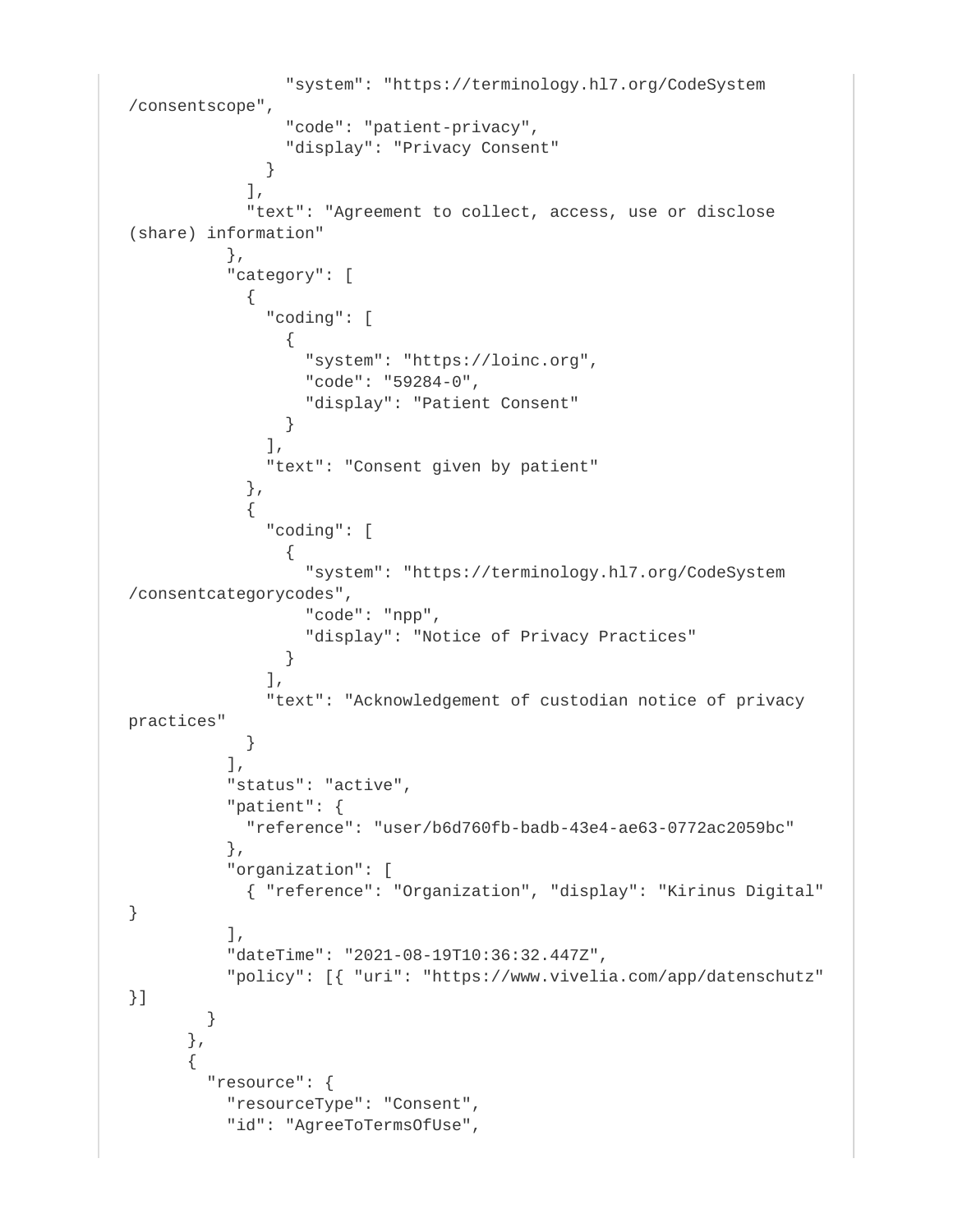```
 "scope": {
            "coding": [
\{ "system": "https://terminology.hl7.org/CodeSystem
/consentscope",
               "code": "treatment",
               "display": "Treatment"
 }
            ],
            "text": "Consent to undergo a specific treatment"
          },
          "category": [
\{ "coding": [
{
                 "system": "https://loinc.org",
                 "code": "59284-0",
                 "display": "Patient Consent"
 }
             \lbrack,
              "text": "Consent given by patient"
            },
\{ "coding": [
{
                 "system": "https://terminology.hl7.org/CodeSystem
/consentcategorycodes",
                 "code": "acd",
                 "display": "Advance Directive"
 }
              ],
              "text": "Any instructions, written or given verbally by a 
patient to a health care provider in anticipation of potential need for 
medical treatment."
            },
\{ "coding": [
\{ "system": "https://terminology.hl7.org/CodeSystem/v3-
ActCode",
                 "code": "ICOL",
                 "display": "information collection"
 }
             \vert,
              "text": "Consent to have healthcare information collected 
in an electronic health record. This entails that the information may 
be used in analysis, modified, updated."
            },
\{ "coding": [
```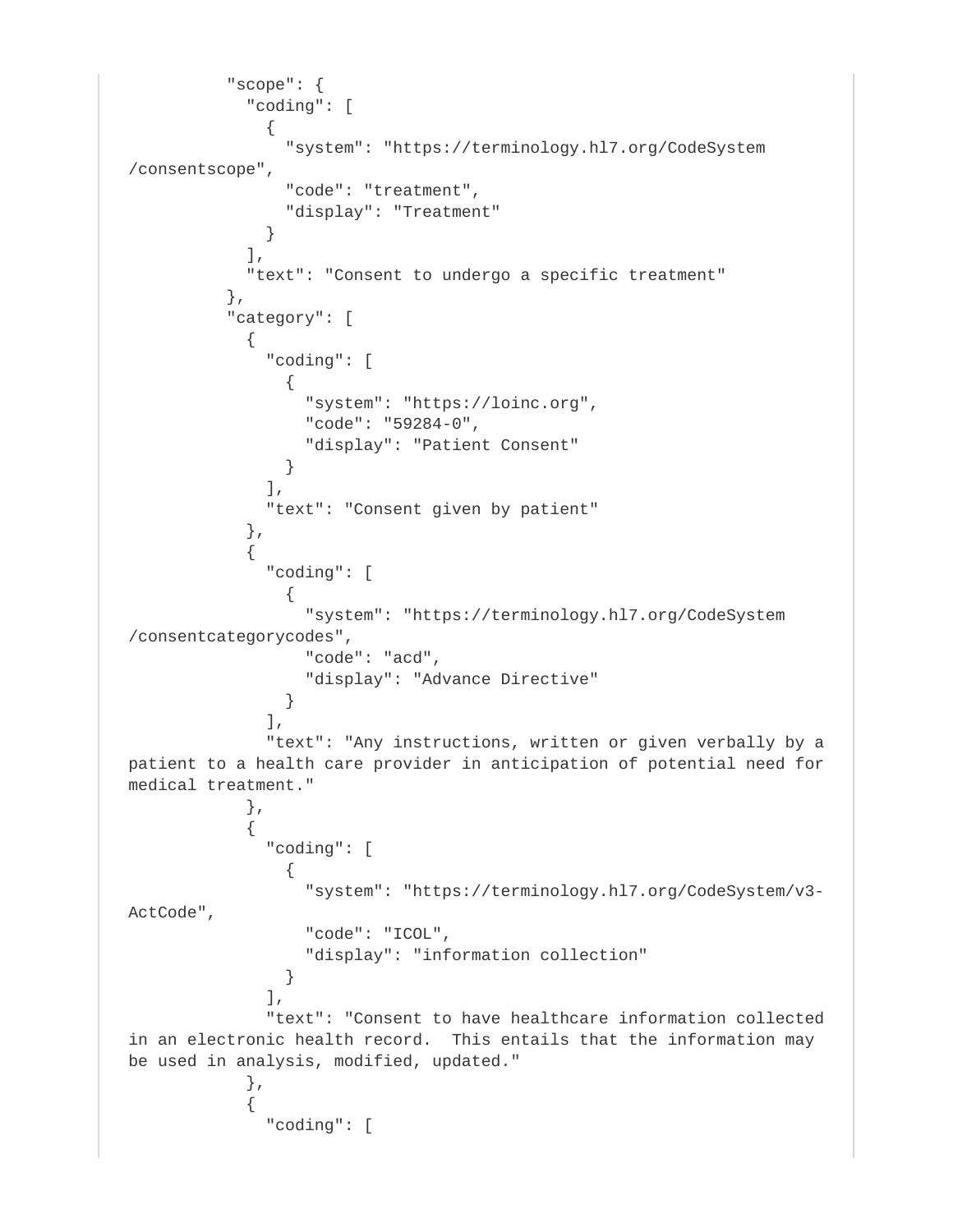```
\{ "system": "https://terminology.hl7.org/CodeSystem/v3-
ActCode",
                  "code": "INFA",
                  "display": "information access"
 }
              ],
              "text": "Consent to access healthcare information."
 }
         \lbrack,
          "status": "active",
          "patient": {
            "reference": "user/b6d760fb-badb-43e4-ae63-0772ac2059bc"
          },
          "organization": [
            { "reference": "Organization", "display": "Kirinus Digital" 
}
         \lbrack,
          "dateTime": "2021-08-19T10:36:32.447Z",
          "policy": [
            { "uri": "https://www.vivelia.com/app/nutzungsbedingungen" 
},
            { "uri": "https://www.vivelia.com/app/diga_depression
/evaluation" }
 ]
 }
      },
\{ "resource": {
          "resourceType": "Consent",
          "id": "AgreeToAge",
          "scope": {
            "coding": [
\{ "system": "https://terminology.hl7.org/CodeSystem
/consentscope",
                "code": "treatment",
                "display": "Treatment"
 }
            ],
            "text": "Consent to undergo a specific treatment"
          },
          "category": [
\{ "coding": [
\{ "system": "https://loinc.org",
                  "code": "59284-0",
                  "display": "Patient Consent"
 }
```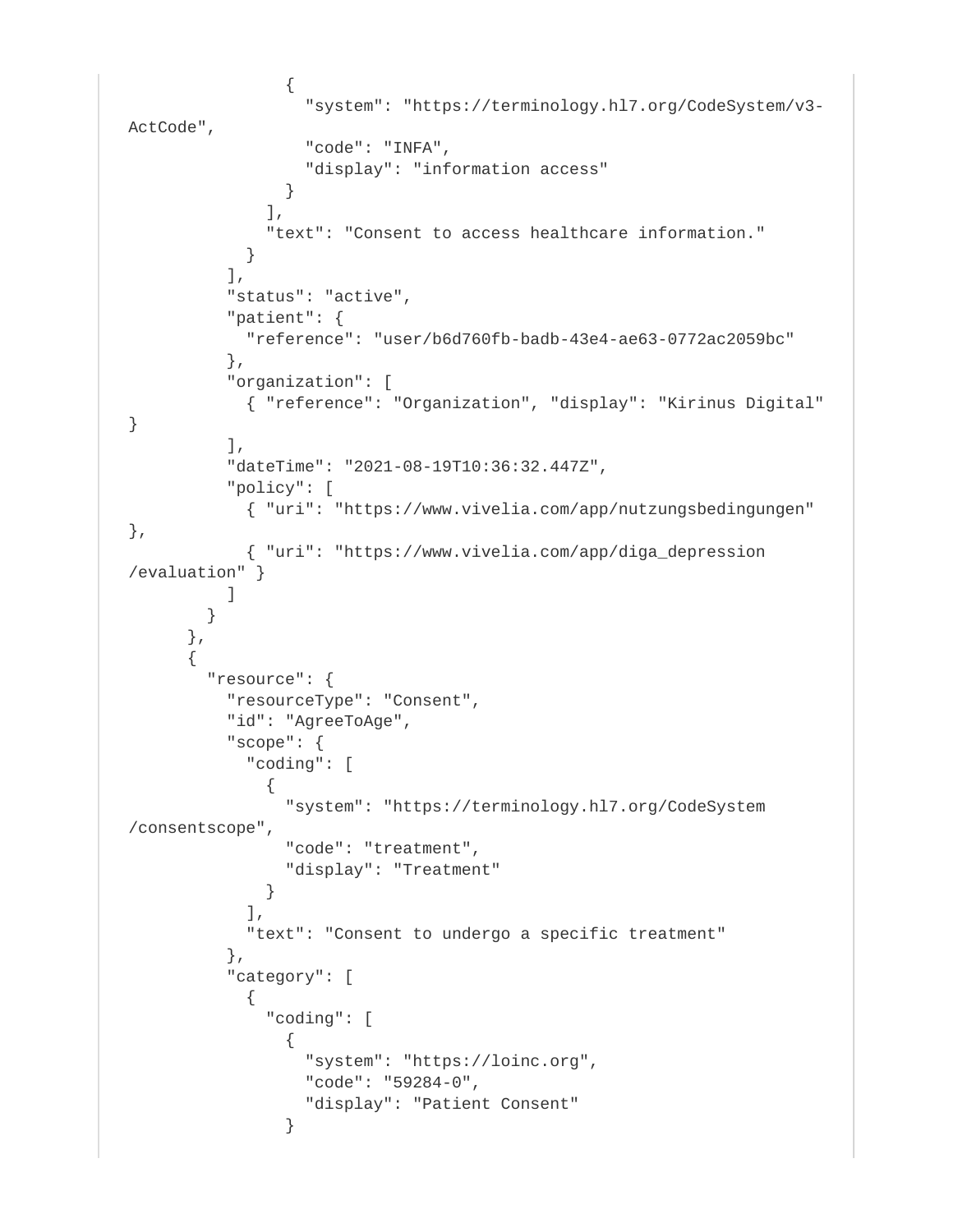```
 ],
              "text": "Consent given by patient"
 }
          ],
          "status": "active",
          "patient": {
            "reference": "user/b6d760fb-badb-43e4-ae63-0772ac2059bc"
          },
          "organization": [
            { "reference": "Organization", "display": "Kirinus Digital" 
}
         \cdot "dateTime": "2021-08-19T10:36:32.447Z"
        }
      },
\{ "resource": {
          "resourceType": "Consent",
          "id": "AgreeToNotHaveSuicidalIntentions",
          "scope": {
            "coding": [
\{ "system": "https://terminology.hl7.org/CodeSystem
/consentscope",
                "code": "treatment",
                "display": "Treatment"
 }
            ],
            "text": "Consent to undergo a specific treatment"
          },
           "category": [
\{ "coding": [
\{ "system": "https://loinc.org",
                  "code": "59284-0",
                  "display": "Patient Consent"
 }
             \,],
              "text": "Consent given by patient"
 }
          ],
           "status": "active",
          "patient": {
            "reference": "user/b6d760fb-badb-43e4-ae63-0772ac2059bc"
          },
          "organization": [
            { "reference": "Organization", "display": "Kirinus Digital" 
}
          ],
```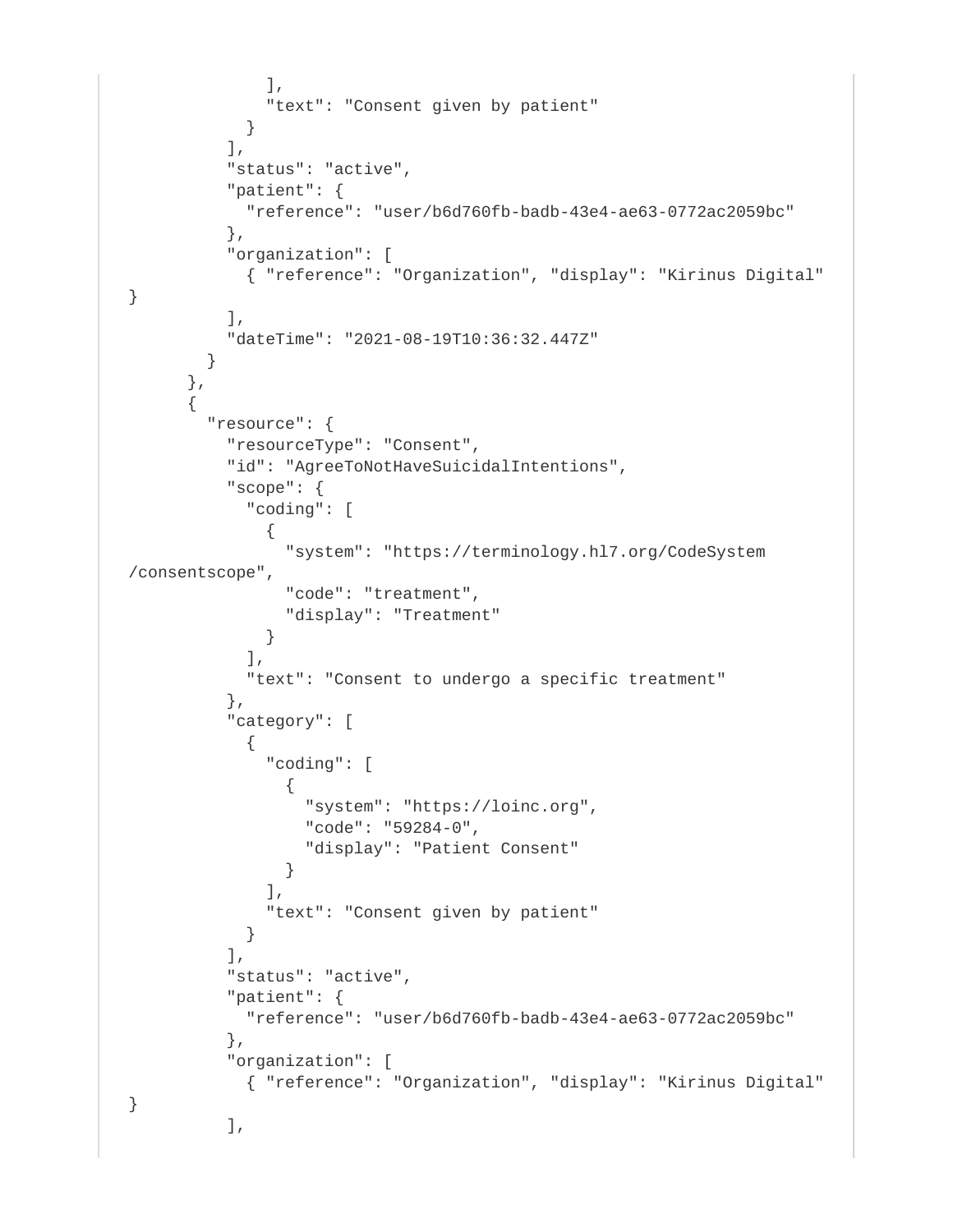```
 "dateTime": "2021-08-19T10:36:32.447Z"
         }
       },
       {
         "resource": {
           "resourceType": "Consent",
           "id": "AgreeToTrack",
           "scope": {
             "coding": [],
             "text": "Consent to track user behaviour for reporting and 
analytics purpose"
           },
           "category": [
\{ "coding": [
\{ "system": "https://loinc.org",
                   "code": "59284-0",
                   "display": "Patient Consent"
 }
              \cdot "text": "Consent given by patient"
 }
           ],
           "status": "active",
           "patient": {
             "reference": "user/b6d760fb-badb-43e4-ae63-0772ac2059bc"
           },
           "organization": [
             { "reference": "Organization", "display": "Kirinus Digital" 
}
          \cdot "dateTime": "2021-08-19T10:36:32.447Z",
           "policy": [
             { "uri": "https://www.vivelia.com/app/diga_depression
/evaluation" }
 ]
         }
       },
\{ "resource": {
           "resourceType": "Consent",
           "id": "AgreeToReceiveEmailFromPortal",
           "scope": {
             "coding": [],
             "text": "Consent to be notified from the platform"
           },
           "category": [
\{ "coding": [
```